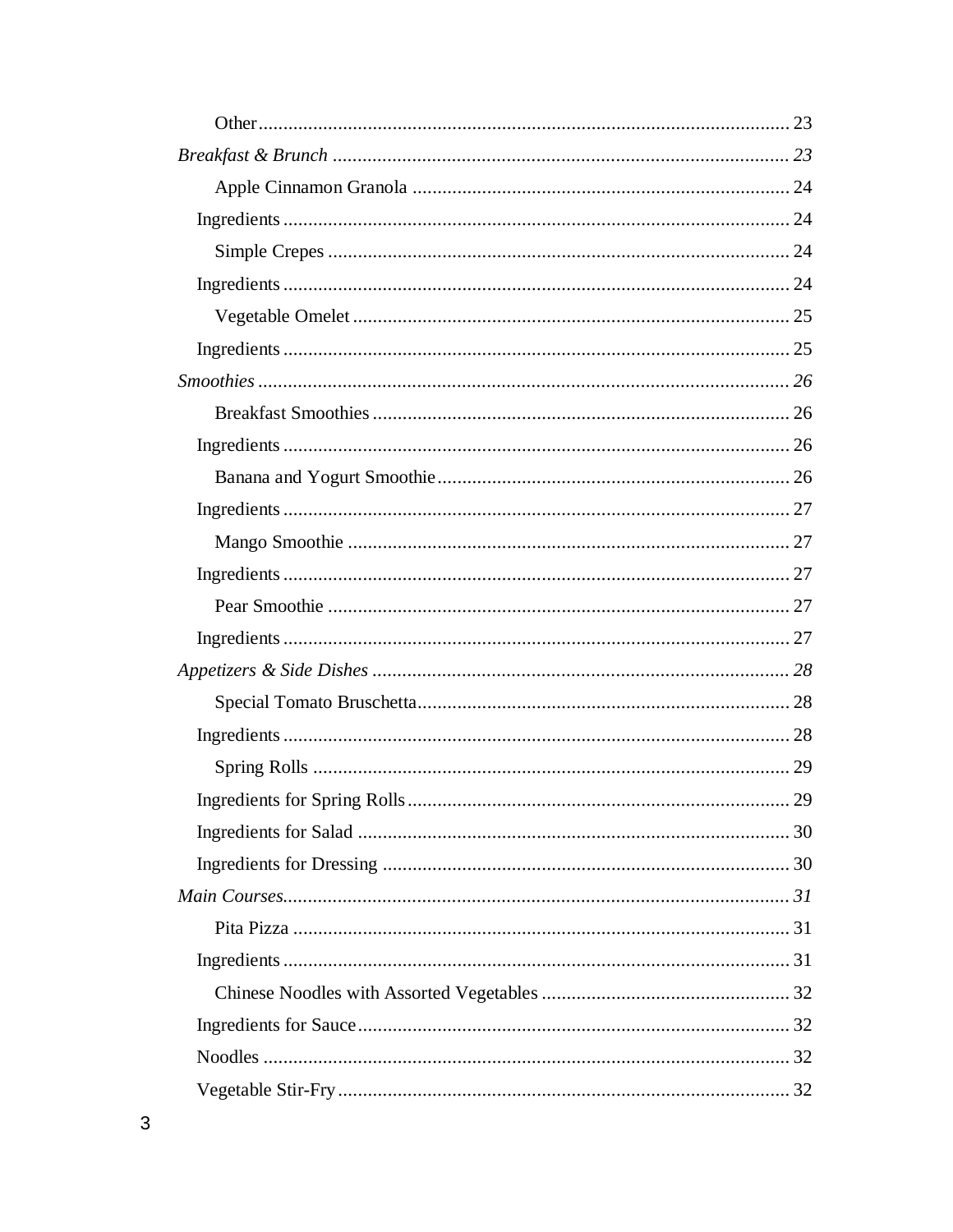|--|--|--|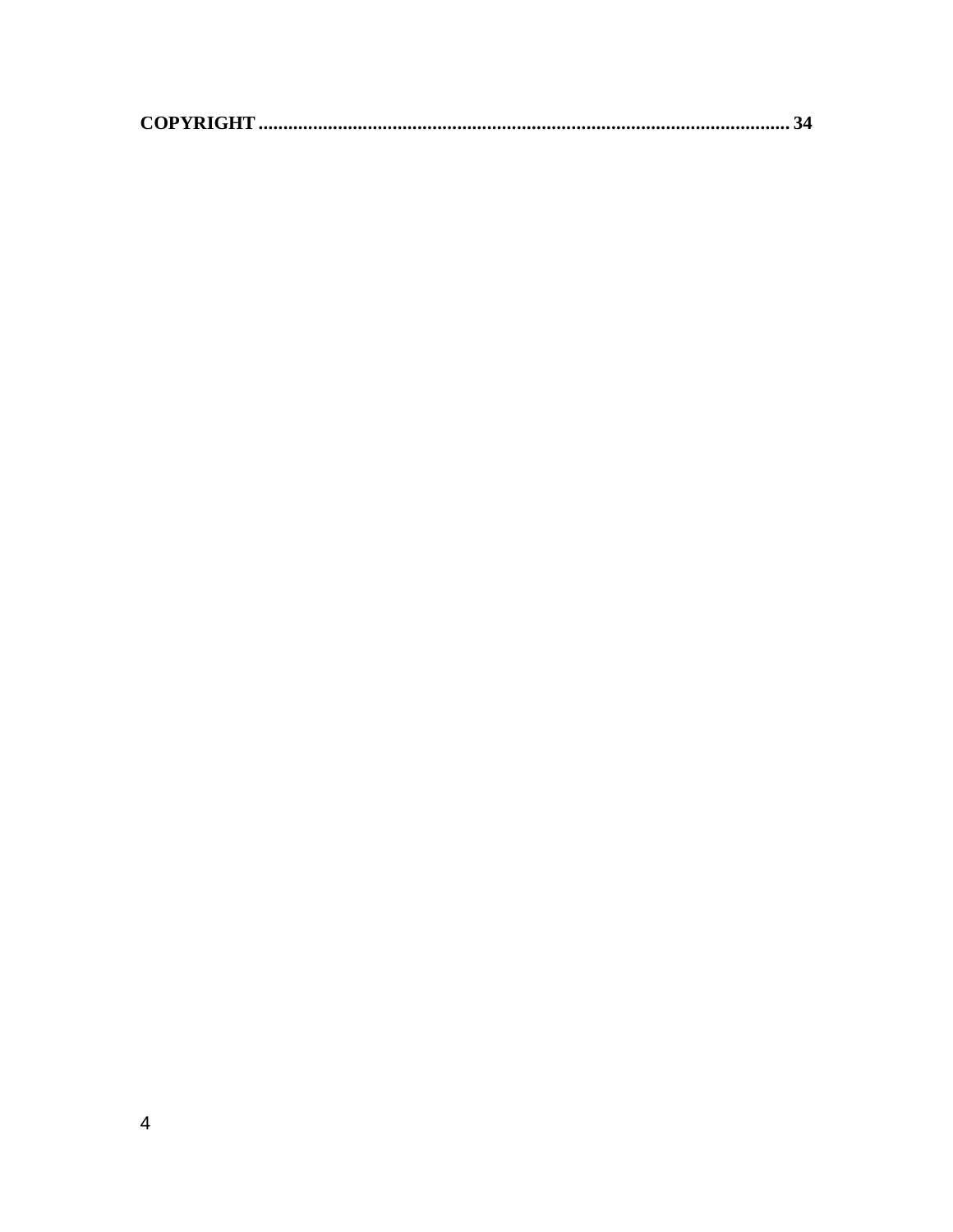# <span id="page-4-0"></span>**Introduction**

If you've eaten meat your whole life, switching to a vegetarian diet might be something that could be difficult to switch to. You might also wonder why you should even consider switching. Many people figure that they have been eating this way their whole, life so why switch now?

There are many reasons that you might decide to switch to a vegetarian diet. First of all, check yourself out in the mirror. The majority of Americans are not a healthy weight and this can be the number one reason for them to switch. Also, as yourself a few questions:

- Are you a healthy weight?
- Do you feel good most of the time?
- Do you wake up energized? Or tired and sluggish?
- How is your overall health?
- Is your blood pressure in a healthy range?
- Are your cholesterol and blood sugar levels normal?

If you find that "no" is the answer to most of these questions then you should consider what you are eating on a daily basis. If you find that you feel worse after eating, you may be wondering if food is supposed to make you feel this way.

The answer is no. Your food should nourish and feed your body. It should leave you feeling refreshed and energized. The body is a machine and it needs good fuel. The fact of the matter is that most people are overweight and obese. This is because we eat too much meat and too much fat. Problems such as high blood sugar, Type II diabetes, high cholesterol and other health related problems are caused by our diet. All of these problems can be prevented by changing your diet. This eBook will show you how to do that and the difference that eating vegetarian can do for you in a short period of time.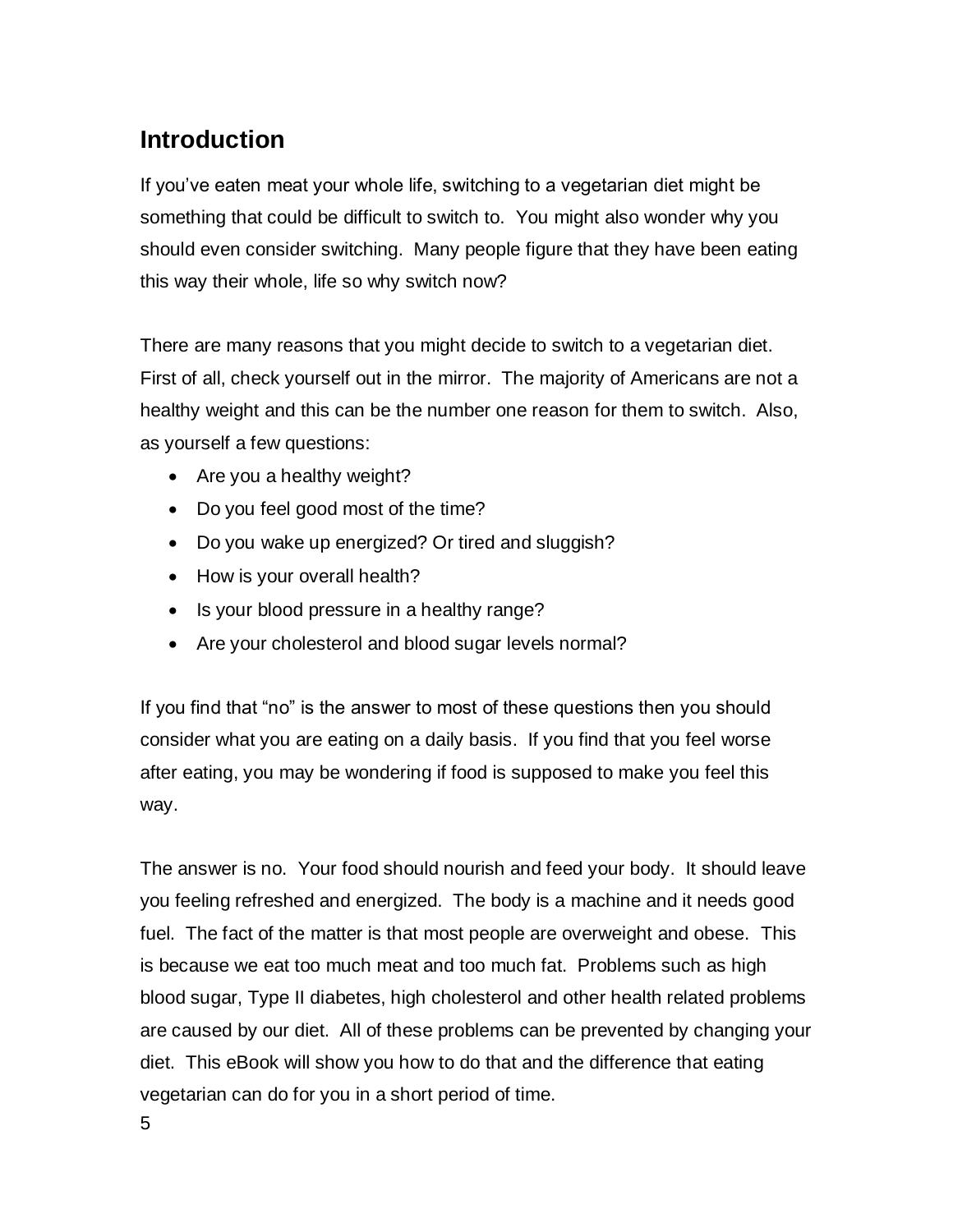# <span id="page-5-0"></span>**Chapter 1**

# <span id="page-5-1"></span>**You are What You Eat**

Whatever your reasons are for becoming a vegetarian, there are four different types of vegetarians and you can choose the type that you want to be. There are many different types of vegetarians, as some people are not able to give up all animal products completely. The four types are:

- **Lacto Vegetarians:** This diet consists of no animal products or eggs. They do eat dairy products such as milk, cheese and yogurt.
- **Ovo-Vegetarians:** This diet consists of no animal or dairy, but they do eat eggs. The Author started here but finally eliminated eggs.
- **Lacto-Ovo Vegetarians:** This diet consists of no animal products, but they do eat dairy and eggs.
- **Vegan:** This diet consists of plant-based foods, which means that it excludes all animal products including dairy, eggs, meat and even honey. But I love honey! This is where the Author is now, and I do use honey in the bread I bake. I no longer purchase any store made bread. After I started, I became really good at bread making. All my family demands it now!

If you haven't figured out what type of vegetarian you are going to be, it's okay. It takes time and experimentation with different recipes to figure out what you can't live without in your diet. For example, some people can't live without milk and eggs.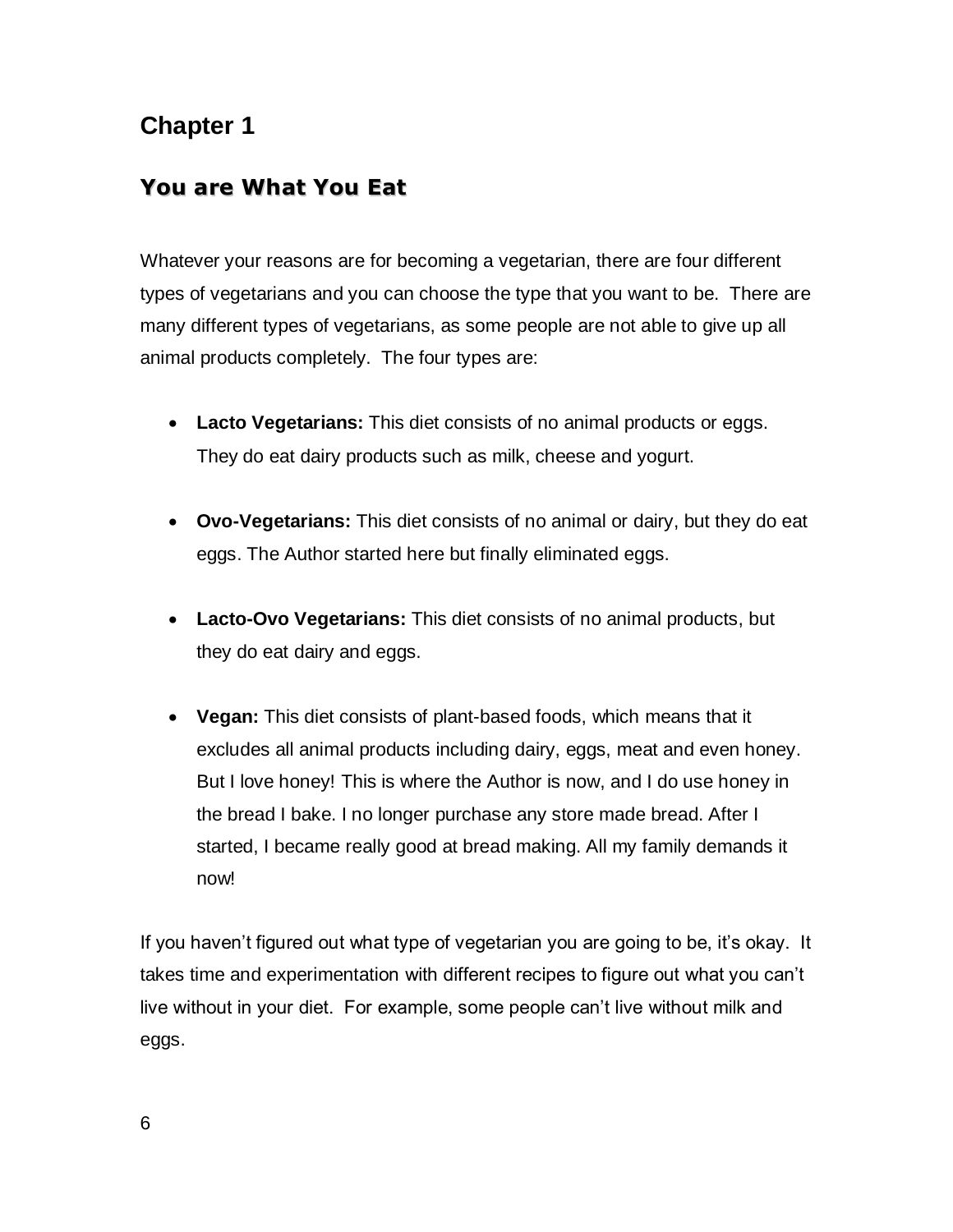# <span id="page-6-0"></span>**You Really are What You Eat**

The expression "you are what you eat" has been heard numerous times and it is often used in advertisements. But, if you really think about what this means, you really start to think twice about your diet.

A good example of a person being what they eat can be seen in your blood plasma. Your blood plasma is clear liquid, but after eating a fast food hamburger your blood plasma becomes cloudy with fat and cholesterol. This is what your body absorbs after eating a high-fat hamburger.

Inversely, you also become what you don't eat. When you switch from eating a lot of meat to eating a vegetarian based diet, you lose fat. You are also less prone to various cancers and diseases. Your cholesterol can also improve. When you are lean and eating less meat products, you find that many of your health and fitness problems go away. The risk of Type II diabetes is also reduced. Blood pressure falls into normal ranges as well. When you're healthier, you also do not have to take fewer medications.

If you have a family history of high cholesterol or blood pressure, then you are particularly dependent on what you eat and it is easier for you to become what you eat. Moving towards a vegetarian diet can reduce the incidence if numerous diseases. Vegetarians are also statistically healthier.

# <span id="page-6-1"></span>**What Did Our Ancestors Eat?**

7

Do you ever wonder what our ancestors ate and how far we have diverted in our eating habits? Originally, our ancestors were hunter-gatherers and were not omnivores. They did not eat animals. When you look at predators and carnivorous animals you can see that they have teeth designed to rip and tear. Their teeth are not designed for chewing. Animals that are designed for chewing like herbivores have flat teeth that are designed to breakdown food.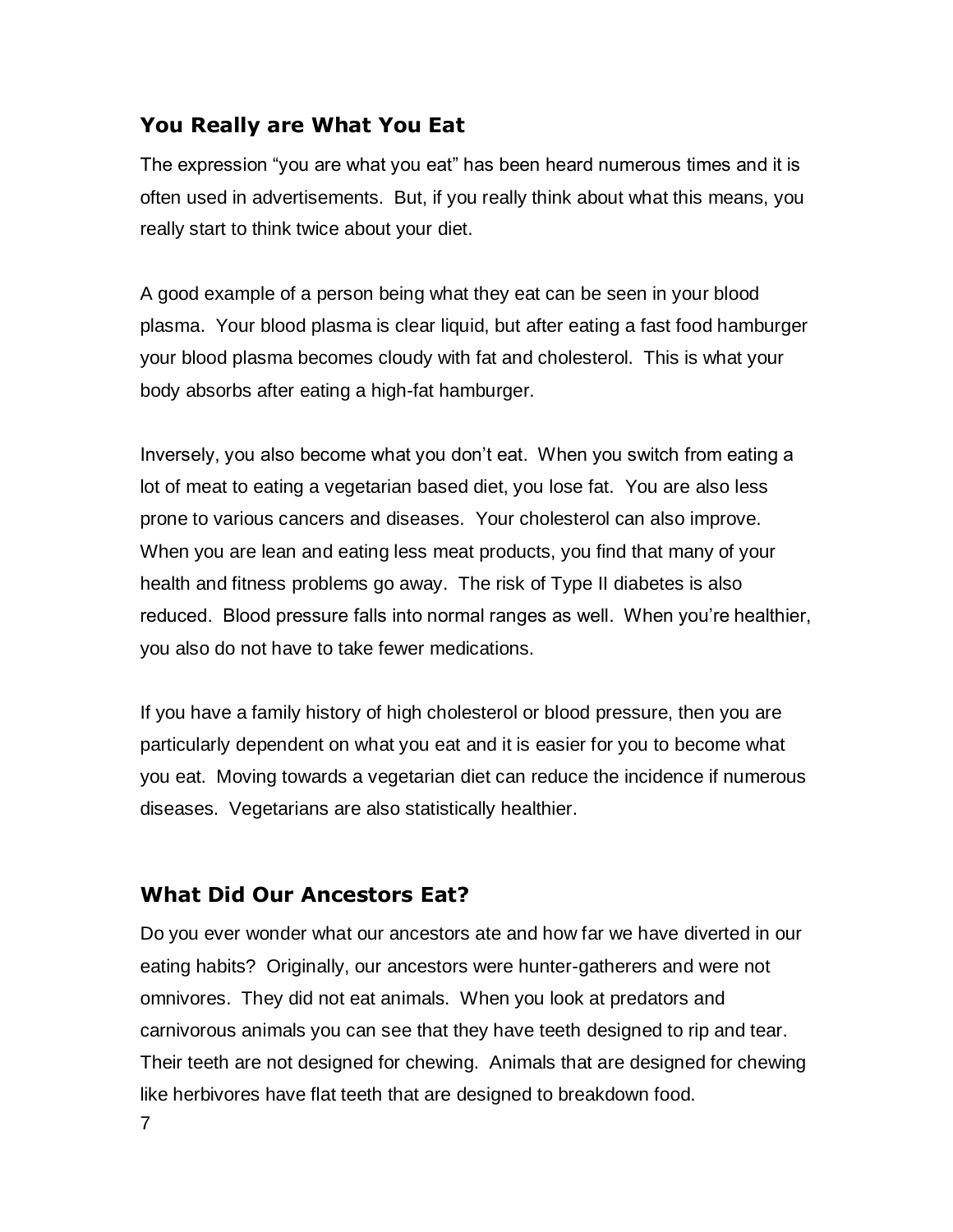Humans evolved from creatures that were vegetarian. The digestive systems were not designed for eating and digesting meat. Eating meat is a fairly recent development in human history. It is believed that humans began to eat meat because they couldn't find the natural foods they were used to eating. They might have assumed that eating meat would help to sustain their meat.

Initially, we were similar to creatures that evolved from animals like herbivore apes. These apes looked similar to man and walked upright with their arms and hands. They naturally foraged for food and ate roots, berries, fruits and nuts. They also lived moment to moment constantly foraging for food. Hunting requires thought and eating meat required fire. Until fire was discovered, man primarily ate vegetables and fruits. Vegetarian eating is a natural form of eating and much healthier.

## <span id="page-7-0"></span>**Why Did Humans Start Eating Meat?**

Necessity is the mother of invention and prehistoric men who lived in frozen areas ate anything that they could to survive. The prehistoric man had to eat meat in order to survive. This would be the first time that they had ever eaten meat. This changed the way people would eat and health forever.

The first meat that was eaten would have been cooked by fire that was natural started by natural forest fires. Without fire, they could have possibly eaten raw meat as well. The digestive system most likely rebelled to eating the raw meat, but as they became adjusted meat became a part of their regular diets.

You may have heard of people who have lived vegetarian lives for a long period of time and then became violently ill afterwards. This is similar to what prehistoric men would have gone through. Biologists will tell you that we are not really designed to digest meat, but that we have adapted to it over time.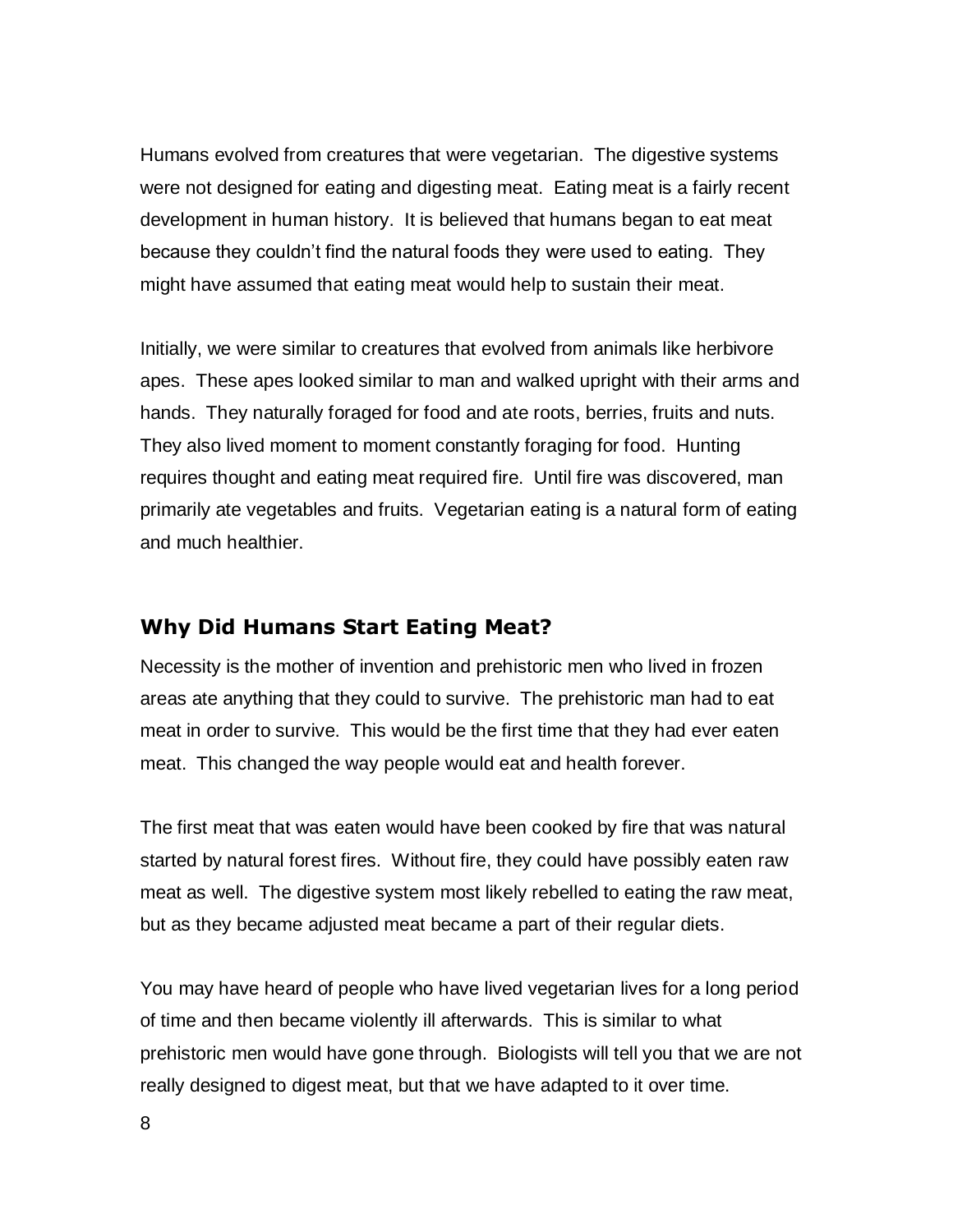## <span id="page-8-0"></span>**The Tradition of Eating Meat**

As man developed, they began eating more and more meat. This led to whole families eating meat as a main part of their meal and thus the tradition of eating meat began. The turkey became the staple of Thanksgiving dinner. New Year's has always been associated with pork and sauerkraut. Ham is the traditional meal of Easter. In the summer, you can't wait to smell the barbeque in the air. As you think about all of the meat that we consume, it's hard to believe that we were designed to live off of vegetables, fruits, nuts and berries.

When humans had to begin eating meat to survive, it became a group event. One Indian was not able to go out and hunt a buffalo alone. It took at least four people to hunt a buffalo. The same is true for a variety of other animals that we hunted and ate. The meat became the center of attention and it took several family or tribe members to clean, cook and even dry the meat. After the work was done, the meat was shared as a reward for hard work.

Now, we don't have to hunt our meat, but we do buy it. We still enjoy getting together and celebrating over a ham, because this is ingrained in our nature from thousands of years of traditions. All celebrations tend to hover around some sort of food item, but imagine what your options would be if we gave up meat and imagine how much healthier our meals could be.

If you recognize that you could feel much better about yourself if you were able to eat healthier then that should be a good enough reason to switch or at least decrease the amount of meat that you eat. You don't have to make a complete switch. Sure, some people enjoy a nice cold glass of milk and may need it to ensure they are receiving adequate calcium and vitamin D. If you don't think you can give meat up completely, you can simply make your meat more of a side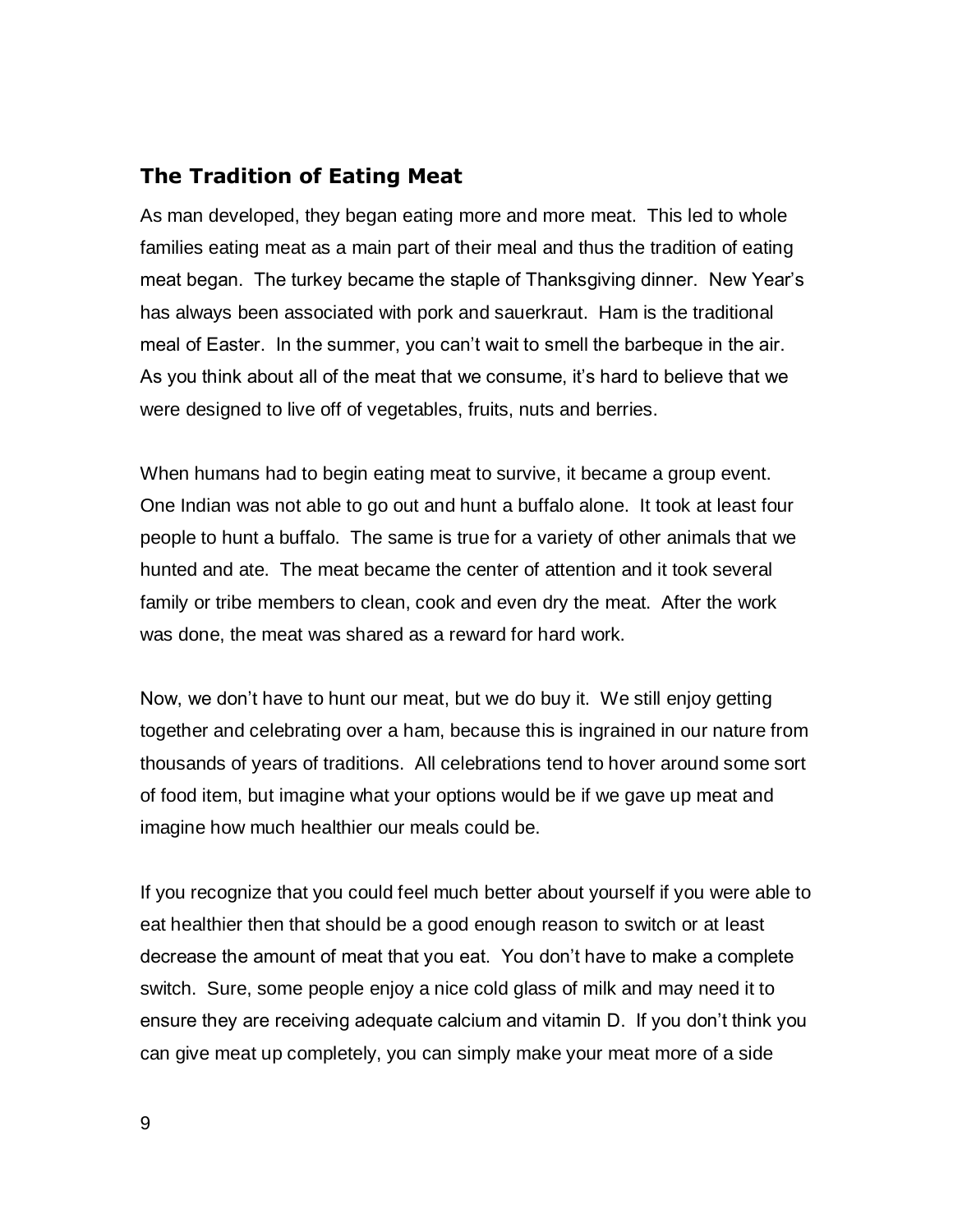dish and eat more healthy veggies. You will be amazed at the difference it will make.

# <span id="page-9-0"></span>**Chapter 2**

# <span id="page-9-1"></span>**Vegetarianism & Animal Welfare**

Many vegetarians are such not just because they realize it is healthy, but for the case of animal welfare as well. For many people, being a vegetarian is a part of a moral and ethical decision to not eat animal products. Throughout the many centuries we have domesticated animals, we have come to believe that we are superior to them. We use animals for a wide variety of uses other than food including clothing, shoes, belts and coats. They have also been used for scientific experiments, although many companies are trying to move away from this type of testing.

## <span id="page-9-2"></span>**PETA**

PETA stands for People for the Ethical Treatment of Animals. This is an organization that is devoted to changing the mindset of people when it comes to animals. They are against using animals for anything from food to clothing and they are particularly against trapping for fur.

PETA is extremely passionate for their cause, **almost to an extent of being outrageous or a religion.** However, their cause is noble in that they believe animals have rights and deserve that their best interests be taken into consideration. They seek to have people realize that animals can suffer and that they have an interest in leading their own lives as animals. They believe that as a society we need to re-evaluate our place on earth and where we fit in with the other animal inhabitants of the world. The Author has many Animals here on our farm. We take care of them much like we look after our family. Our animals add a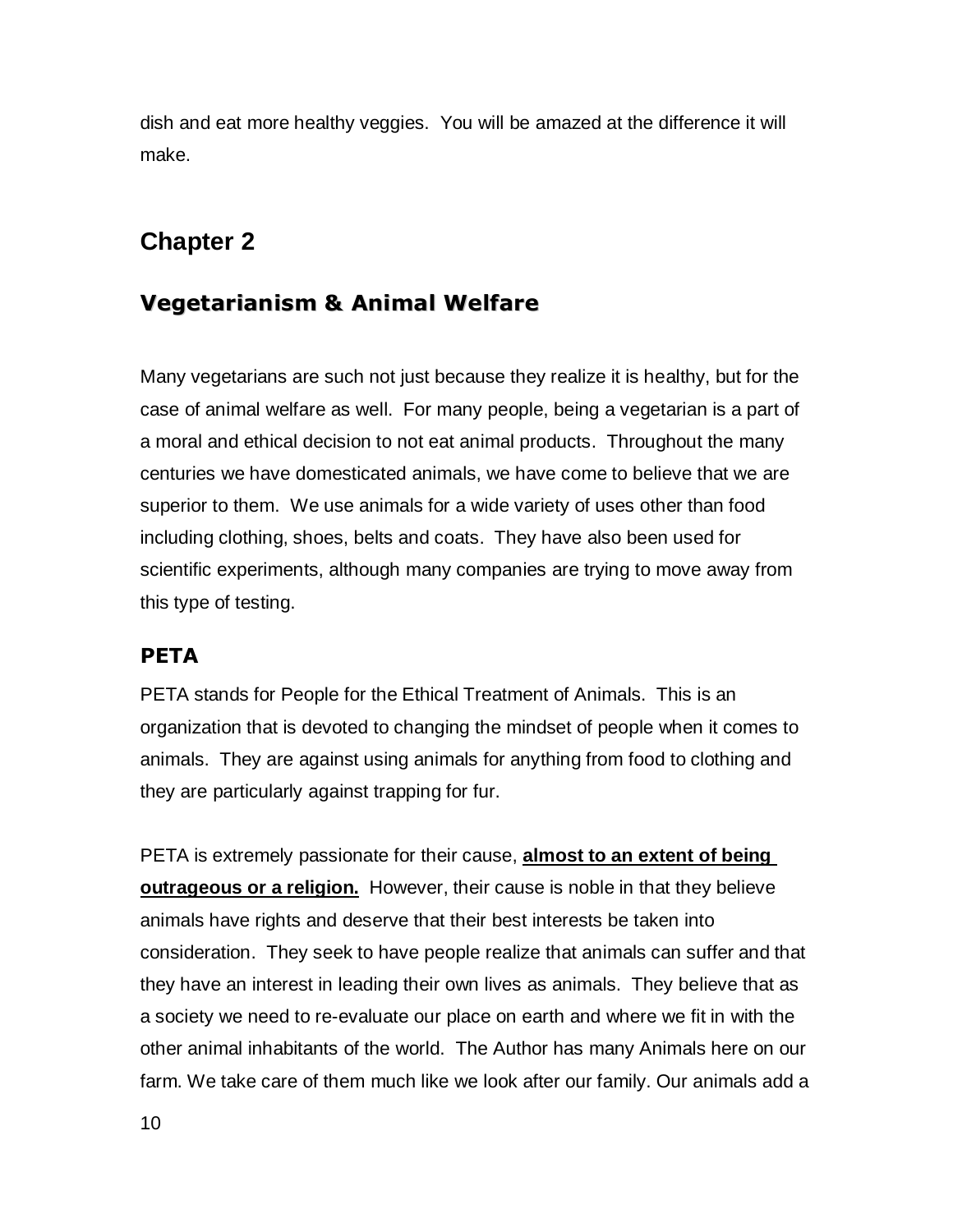quality to our life's just like everyone who lives here with us. **My wife loves our pig. His name is Kevin Bacon!**

#### <span id="page-10-0"></span>**Animals & Growth Hormones**

In an effort to produce more animals at an increased rate for human consumption, many animals have been treated with growth hormones so that they can be raised and slaughtered at an expedited rate. At the same time this leads us to consider how these animals are raised and treated for this purpose.

The fact of the matter is that if many people saw how many of these animals were raised, they would become vegetarians on the spot. For example, egglaying chickens are often raised with six to a cage. Each chicken only receives about 67 square inches of space. These chickens are also generally treated with growth hormones as well as antibiotics to increase growth rate and decrease disease. Free-range and certified organic chickens may receive more spacious conditions and are not fed hormones or antibiotics.

This brings us to another point. After you handle chickens it is suggested that you use bleach to clean the surfaces so that you remove bacteria. Also, chicken must be cooked at certain temperatures and for a certain period of time to ensure that you will not catch any food-borne illnesses. It does not seem wise to eat anything that has to be handled with such care.

From chickens, you can easily move into how cattle are treated. First you must consider dairy cattle. Dairy cattle are often given hormones that stimulate their reproductive processes so that it continues to produce milk. A cow will only produce milk after she has given birth. They often live in cramped conditions and as soon as they calve, male calves are sent to become veal while females are raised to produce milk. The hormones that the cows receive cause the cow to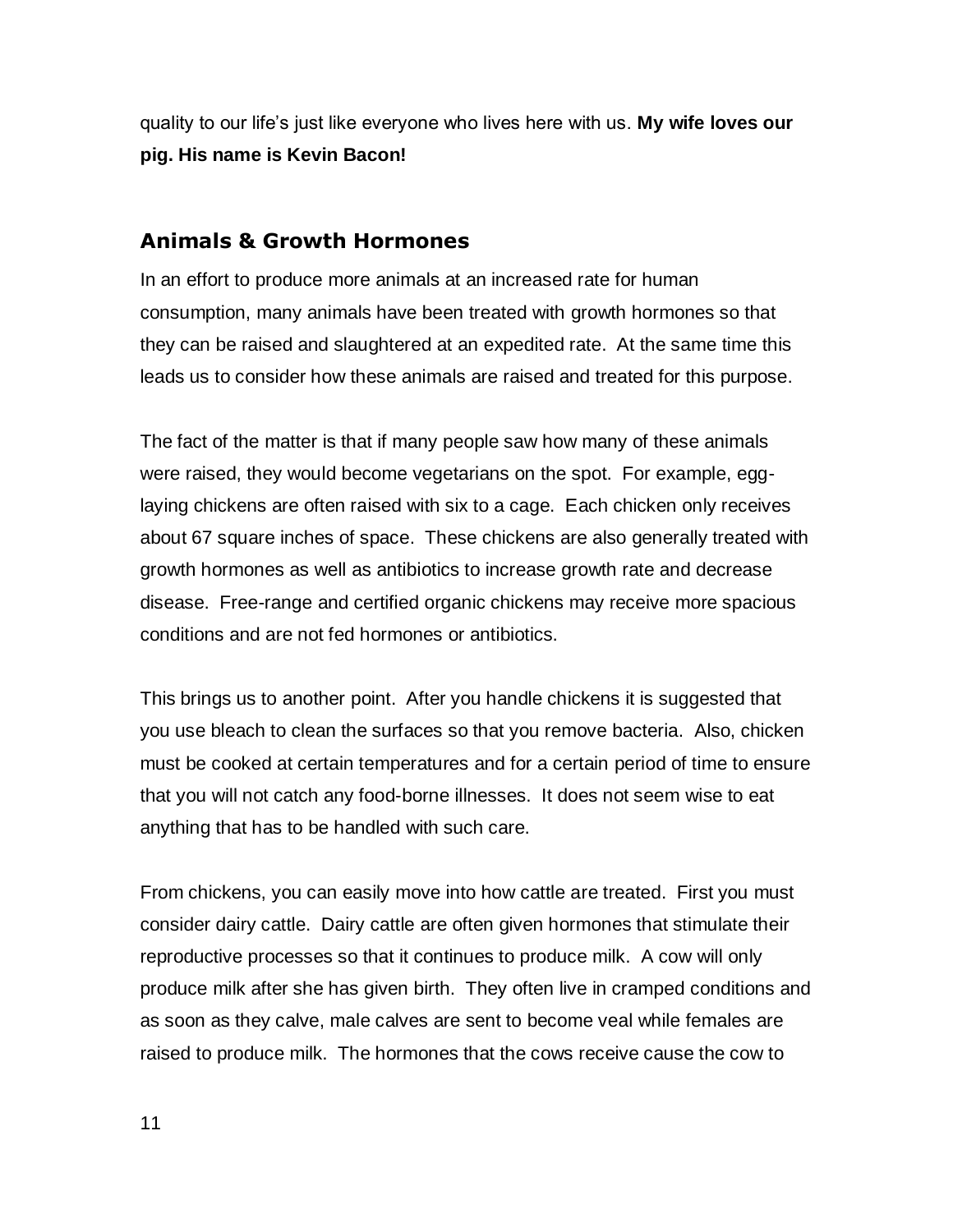produce ten times more milk than they would ordinarily. At the same time, they are hooked up to electric pumps, which cause irritation to the cow's udders.

After a certain age, we really don't need to consume milk. At the same time, we are not designed to drink cow milk, but human milk. We don't milk pregnant women do we? Just like our bodies were not designed to eat milk, we were not designed to drink cow milk and digest those proteins either. You can receive just as much and more calcium from green, leafy vegetables.

Many people, even by those people who eat meat regularly, have viewed the veal industry negatively. The veal industry is cruel no matter who you are and how you look at it. The calves are taken from their mothers after they are about one day old. They are then kept in pens that prevent them from moving so that their muscle tissue stays soft and tender. The calves are then fed a liquid, often containing beer that is deficient in iron and fiber. This causes anemia in the animal and produces the pale meat. At about 20 weeks, the calf is then slaughtered.

Turkeys are also produced in an inhumane manner. The consumption of turkey has become very popular over the past few decades and it is eaten for more than just holidays. Turkeys are more aggressive birds so they are kept in a confined and dark area to discourage their aggressive behavior. They are then overfed until their legs cannot support the weight of their body. This is because Americans want the largest turkey breast they can get for their holiday celebrations. Naturally and wildly, a turkey may live up to 10 years. These turkeys are slaughtered at 2 years of age. They also suffer from foot and leg deformities, heat stress and starvation. Approximately 2.7 million turkeys die each year due to the abnormal stress and disease of this process.

Many religions do not eat pork for their various reasons and some meatconsuming people don't care for it either. Pigs are raised in similar unsanitary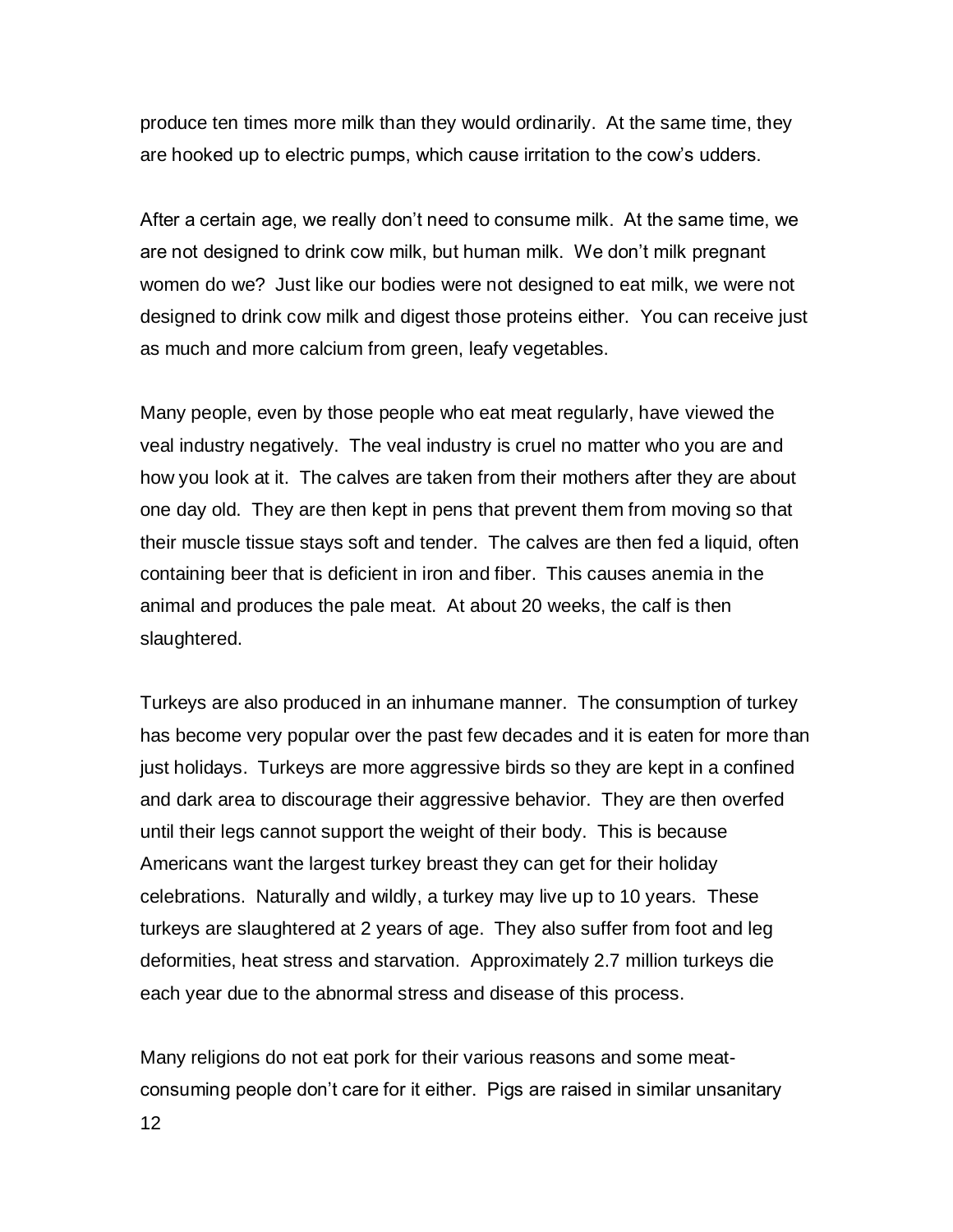conditions. In fact, many farmers and workers on pig farms have died from breathing in the methane gas that is produced from the immense amount of waste that pigs produce at pig farms. Pigs are also overfed and kept in crates. They have a limited range of movement that does not suit their natural behaviors. They may also be fed growth hormones and antibiotics. Pigs have natural rooting behaviors and the captivity they live in does not allow them to live naturally.

Seafood and shellfish can be a part of a healthy diet. Fish contain a lot of nutrients that we don't get from other meats. It contains a high-quality protein, essential nutrients, omega-3 fatty acids and it is low in saturated fat. However, eating fish has its harms as well. Fish often contain mercury. These levels are not usually bad enough to hurt us, but the Food and Drug Administration (FDA) and the Environmental Protection Agency (EPA) are advising women, especially pregnant women, and young children to avoid certain types of fish and shellfish. This is because some fish have high levels of mercury that are not safe for these people to eat. Eliminating fish from your diet is usually the last step in going towards a complete vegetarian diet.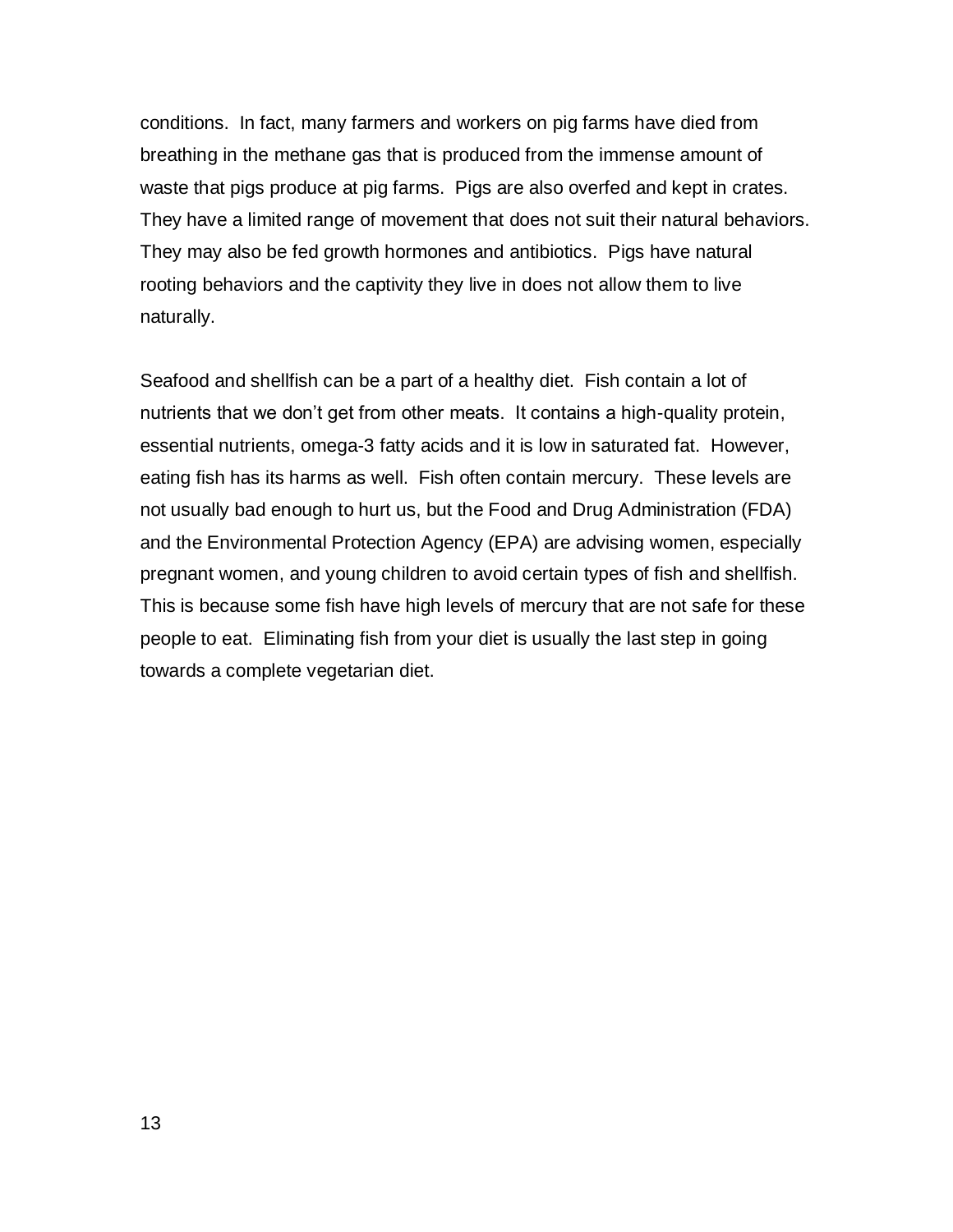# <span id="page-13-0"></span>**Chapter 3**

# <span id="page-13-1"></span>**Vegetarianism & The Health Effects**

You will be absolutely amazed at the difference you feel when you have eaten meat for a short period of time. It's as if your body instantly begins to relieve itself of all of the toxins that you have been consuming and you immediately begin to feel more energetic and have an overall better feeling of health.

No matter what you reasons are for eating a more vegetarian diet, the health benefits that are derived will become obvious in a very short amount of time. Vegetarians tend to have lower blood fats, cholesterol, and triglycerides than meat eaters of a similar age and status. Even those vegetarians who consume eggs and milk quickly see that their cholesterol is lower than those people who eat meat.

# <span id="page-13-2"></span>**Heart Disease**

High levels of blood fats are associated with an increased risk of heart disease. Researchers have found that men who eat meat six or more times per week double their chances of developing heart disease. Middle-aged men are more likely to suffer from fatal heart attacks. Women are protected by their hormones for the majority of their life, but older women are prone to develop heart disease later in life. Older women who are vegetarian have been shown to have a lower risk of heart disease.

14 In 1982, British researchers did a study on more than 10,000 vegetarians and meat eaters. They found that the more meat that was consumed, the greater the risk of heart attack. They also found that by eliminating meat from your diet, you are reducing your consumption of fats and cholesterol that are damaging to the heart. At the same time, however you must be careful not to compensate for not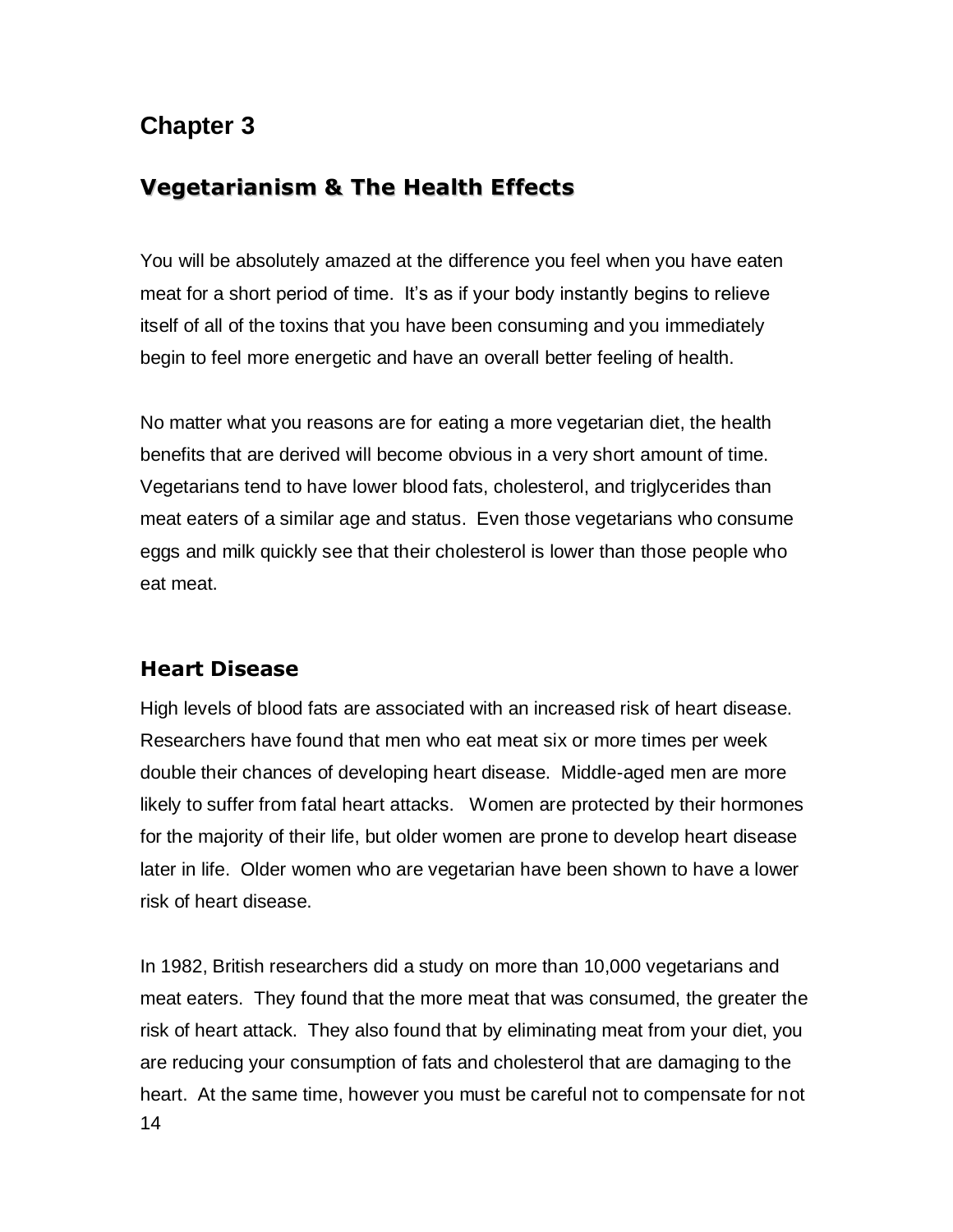eating meat by consuming too much milk and eggs, as this can negate the benefits. To gain all of the benefits of vegetarianism, your intake of cream cheese, ice cream, hard cheese and eggs should be moderate. The introduction of more veggies, fruits and raw foods will enhance your benefits.

## <span id="page-14-0"></span>**Cancer**

Vegetarianism has also been show to reduce the incidence of certain types of cancer as well. These diets are low in saturated fat, high in fiber and contain phytochemicals, which protect from cancer. Several large studies in both England and Germany have shown that vegetarians, when compared to meat eaters, have about a 40% less chance of developing cancer as compared to meat-eaters. Seventh-Day Adventists are largely lacto-ovo vegetarians, have been known to have a reduced cancer risk because they tend to avoid meat. In China, it has been found that they have similar reduced breast cancer rates due to the amount of vegetables that they eat. In contrast, Japanese women tend to eat more meat and are eight times more likely to develop breast cancer.

Meat and dairy consumption has been linked to various other cancer including:

- Colon cancer
- Prostate cancer
- Ovarian cancer

In studies done by Harvard on several thousand women, it has been found that those who regularly consume meat increase their chances of colon cancer by 300%. These high fat diets that many people consume also cause the body to produce excess estrogen. This increase has been linked to an increase chance for breast cancer. They have also found that breast cancer rates are one third higher in premenopausal women who eat mostly meat diets.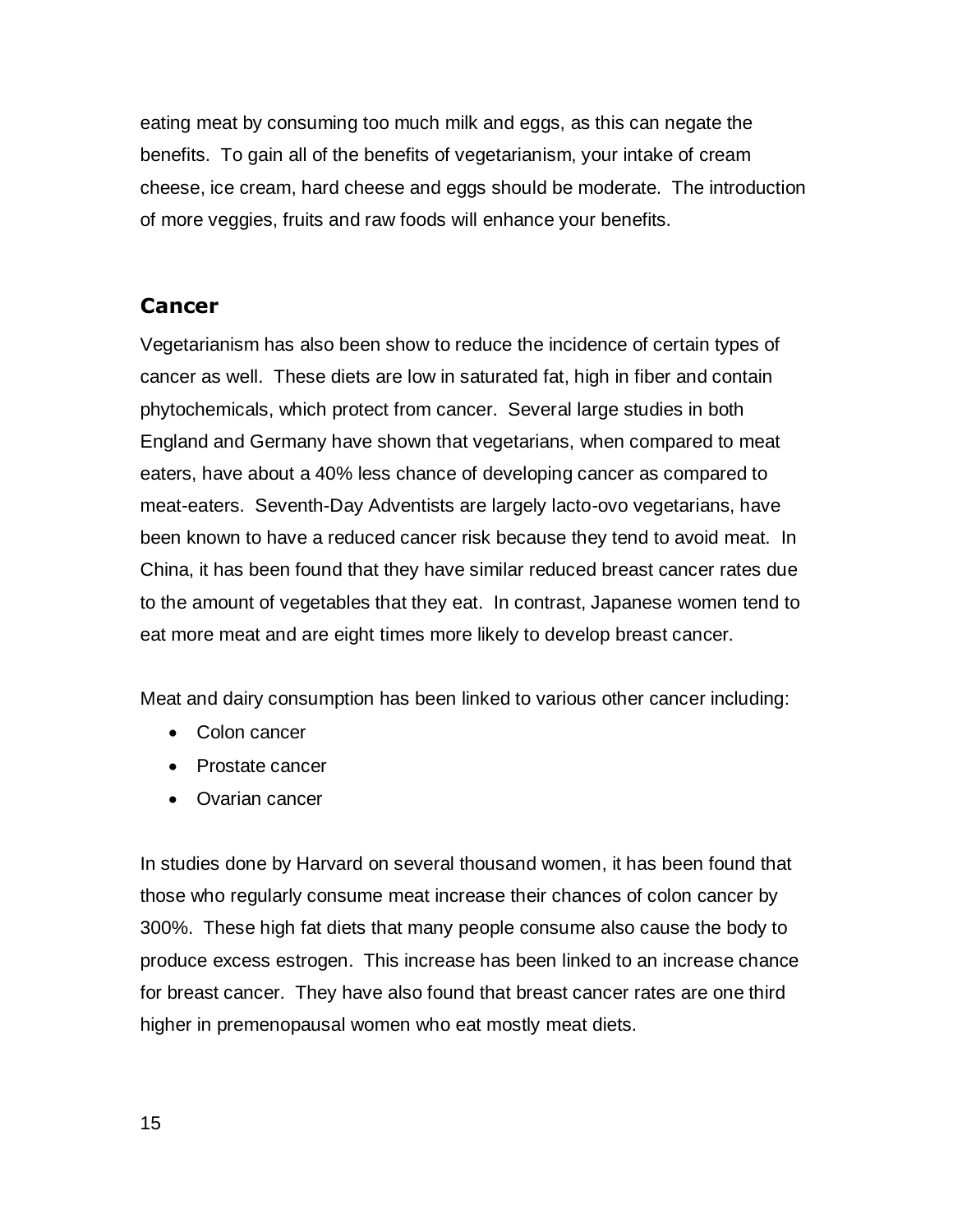Cambridge University has also linked meat diets with high levels of saturated fat to breast cancer. They have linked dairy products to an increased risk of ovarian cancers as the process of breaking down lactose may damage the ovaries. In men, prostate enlargement has been linked to meat consumption and the risk triples.

Other studies have linked an increase in white blood cell production to vegetarianism as well. These cells are required in fending off bacteria, infection and disease. Thus, the immune system is stronger when a vegetarian diet is consumed.

## <span id="page-15-0"></span>**Improved Digestion**

Vegetarians see a lot of improvement in their digestive systems because they are able to create a healthy and natural environment for these organs. Our digestive system was originally designed to consume more vegetable matter rather than meat. Fruits, vegetables, legumes, and nuts were the staple of the prehistoric diet and your digestive system greatly benefits when you go back to this natural type of diet. The Western diet has been drastically changed to include highly processed food and refined flour and sugar products. This has led to a variety of health problems from heart disease to obesity.

When the body isn't being fed properly and the digestive system isn't functioning properly, the body begins to adapt. It begins to make changes in the cells of the stomach and colon. When we don't consume enough fiber, we incur a variety of problems including constipation and hemorrhoids. These problems are not normally seen in a vegetarian diet.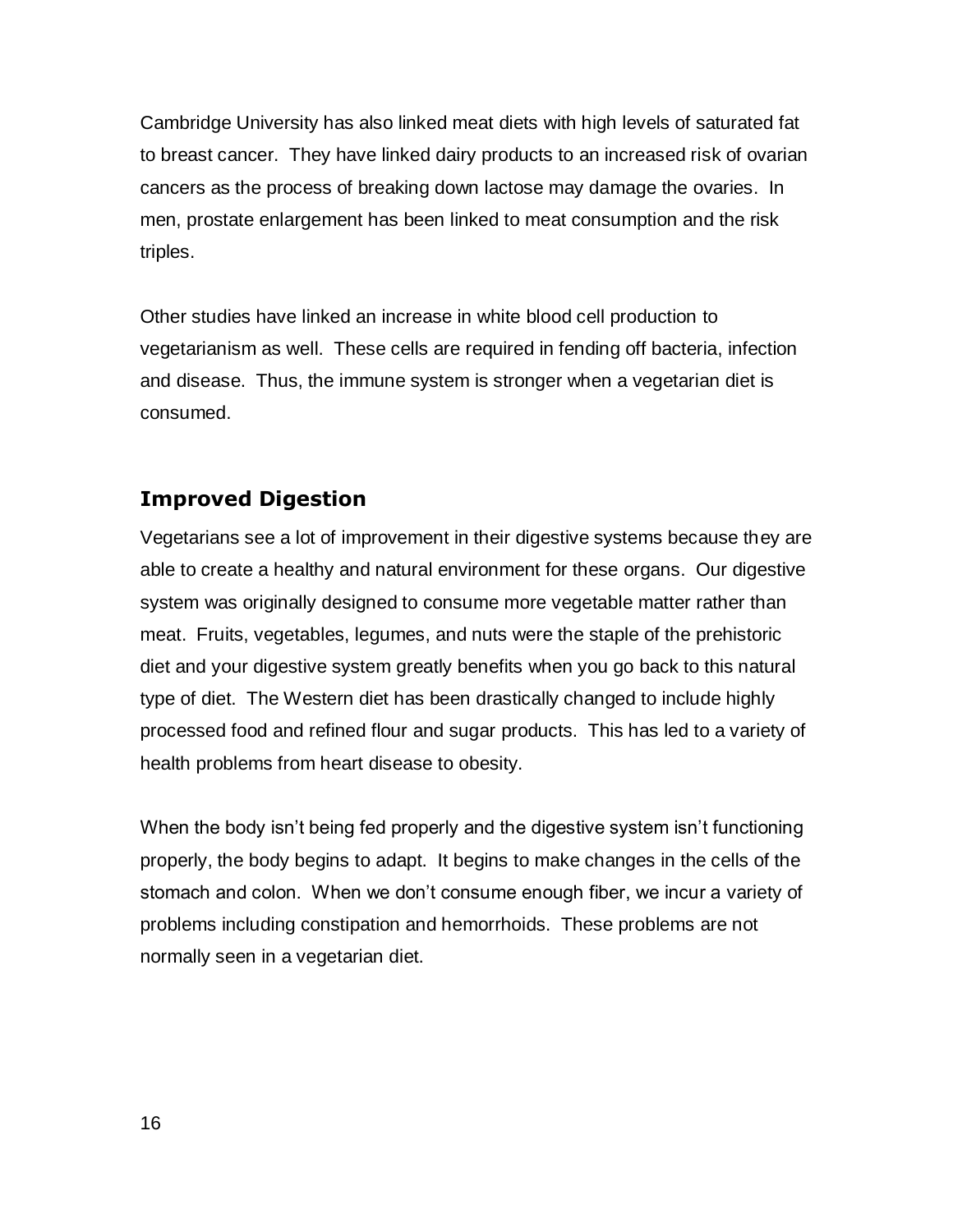# <span id="page-16-0"></span>**Weight**

Weight is a huge problem in this country and if you think about it, have you ever really seen a fat vegetarian? Most likely you have not. In fact, most vegetarians are lean and healthy. Whenever you see a dietician or nutritionist, they most likely tell you to increase your vegetable intake and decrease the amount of meat you consume, especially red meats and pork. Many vegetarians who resume their old diets have found that the weight they lost tends to come back. Your will power is not enough to prevent the onset of weight from eating a high-fat meat based diet.

You are naturally healthier and feel better when you eat a diet that is high in dietary fiber, which is consumed from vegetables and fruits. As a vegetarian you are essentially feeding your body the nutrition that it needs to provide your body with useful energy, not energy that has to be stored. You just feel better because of this.

Many diets fail because we are forcing ourselves to avoid food that we like. This only leads to temptation to eat those foods. The trick to being a successful vegetarian is to realize that you don't need to eat meat and that you can go without it. You are focused on eating healthier and you forget that you are trying to lose weight. You actually begin to lose weight without realizing it, simply because you have eliminated your main source of fat and overall unhealthiness. At the same time, all of the bad health effects disappear because of your healthy and natural diet.

## <span id="page-16-1"></span>**Kidneys**

17 Diets that are high in animal proteins tend to cause the body to excrete more calcium, uric acid and oxalates. These are three substances that are the main components of kidney stones. For those people who have a tendency for kidney stones, British researchers have advised that these people follow a vegetarian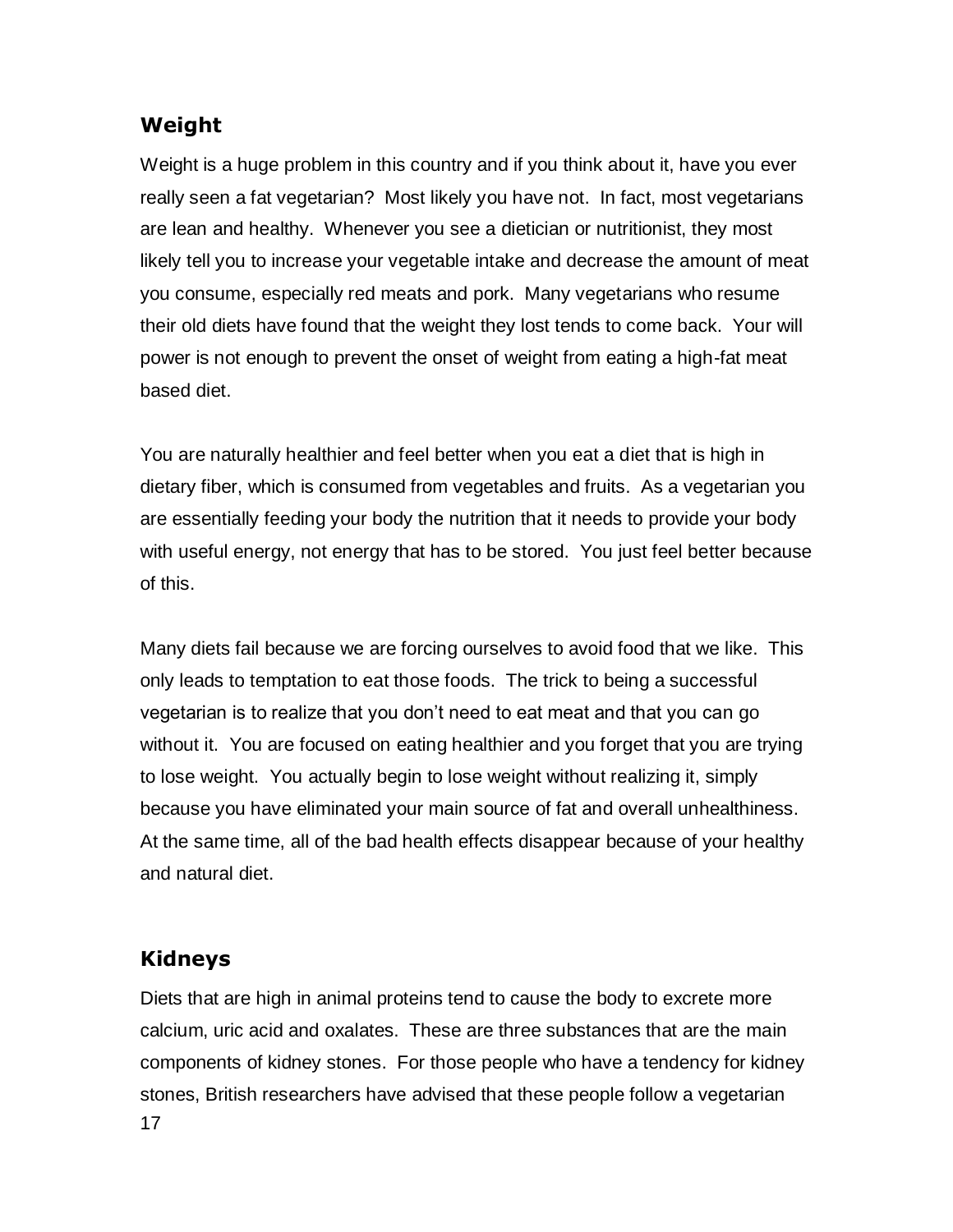diet. The American Academy of Family Physicians has also confirmed that high animal protein consumption is the cause of kidney stones in the US as well. By eating a vegetarian diet your body does not secrete as much of these substances, therefore it does not form kidney stones.

# <span id="page-17-0"></span>**Osteoporosis**

For many of the same reasons we are able to reduce the risk of kidney stones by following a vegetarian diet, we are also able to reduce our chances for osteoporosis. Eating meat may actually promote bone loss because it forces calcium out of the body. In many nations where veggies are the basis of their diet, osteoporosis is less common than in developed countries such as the US. And, calcium is consumed less in the US.

So, with our meat-eating diets we are forced to also consume calcium supplements and prescription drugs to prevent the onset of osteoporosis. These supplements can also have drastic side effects. Many nutrition experts agree that the calcium supplements purchased at drug stores are inferior to the calcium that you receive from natural food sources. This is typically because they are not absorbed well by the body.

There are several good sources of calcium including:

- Orange juice
- Dry beans
- Dark leafy vegetables
- Tofu

# <span id="page-17-1"></span>**Detoxification**

Many people have gotten on a kick of doing weekend Detox diets and similar programs. Did you know that you don't have to do this if you are a vegetarian?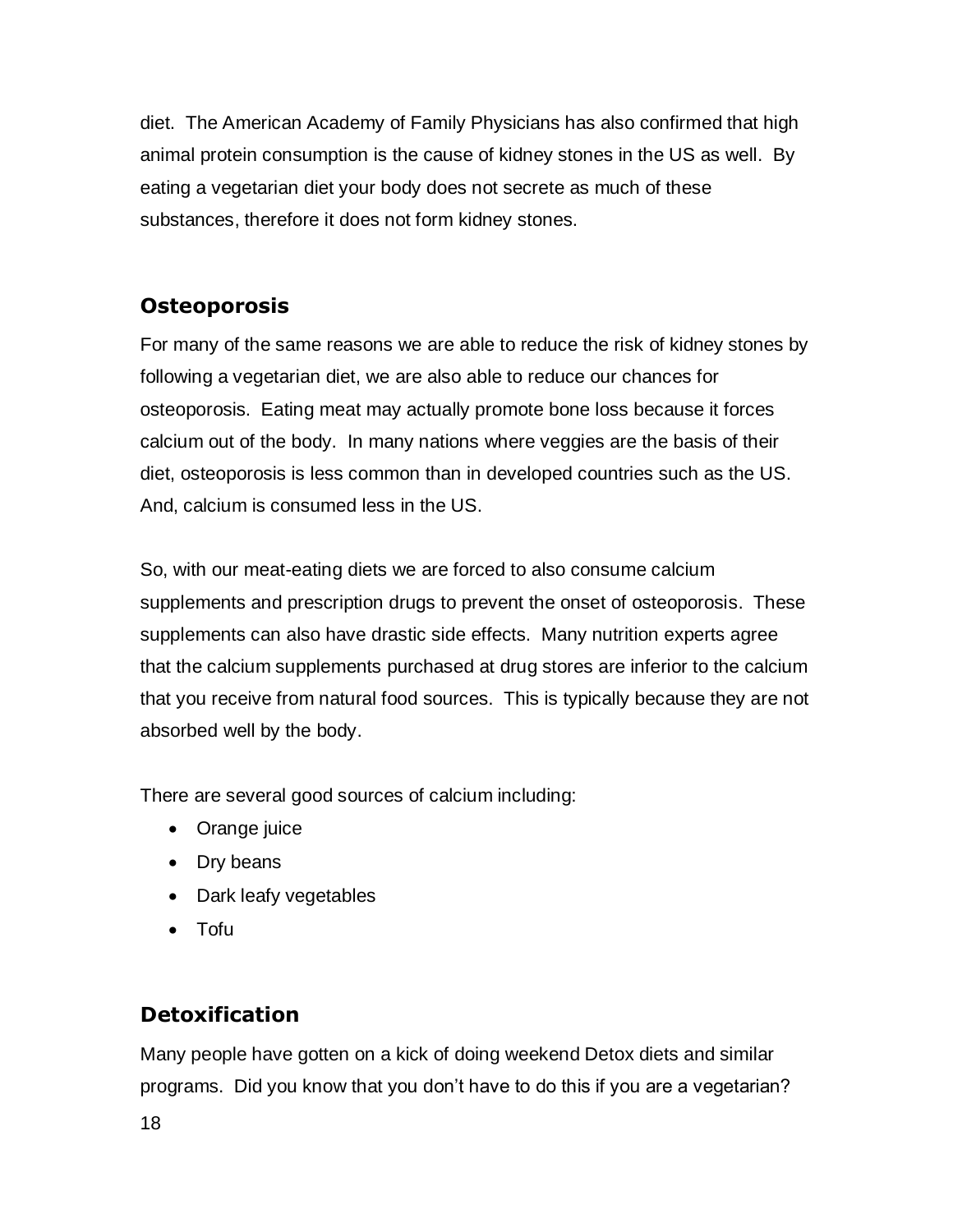Cleansing the body of harmful toxins is easy if you eat a vegetarian diet. You are not consuming all of the growth hormones and antibiotics that you get from the meat that you purchase at the grocery store. People really don't realize that they get these toxins from their carnivorous diet. A diet that is high in fat and processed tends to slow down the digestion of your food and this allows your body to soak up and accumulate the toxins from this type of diet.

Bacteria and toxins that accumulate in your system can also create a feeling of sluggishness. There are also a variety of digestive disorders, such as colitis and irritable bowel disorders that may develop as well. When you eat a healthy vegetarian diet, you introduce dietary fiber to your diet and your digestive system begins to suddenly work better.

When you eliminate meat from your diet, your body is freed from the intense work it takes to digest those types of food. Everything seems to become clearer and work better. You also become more aware of the toxicity of the food you had been eating before.

Chemicals and toxins in our food have become a large concern in the US. There are more and more chemicals and preservatives being added to our food. We are ingesting these products every time we eat processed foods, refined foods, and various other hormones and antibiotics that we receive through our meat. Because of this, a variety of other issues are developed in its wake including:

- Cancer
- Cardiovascular disease
- **•** Arthritis
- Diabetes
- Obesity
- Skin problems
- Headaches
- Fatigue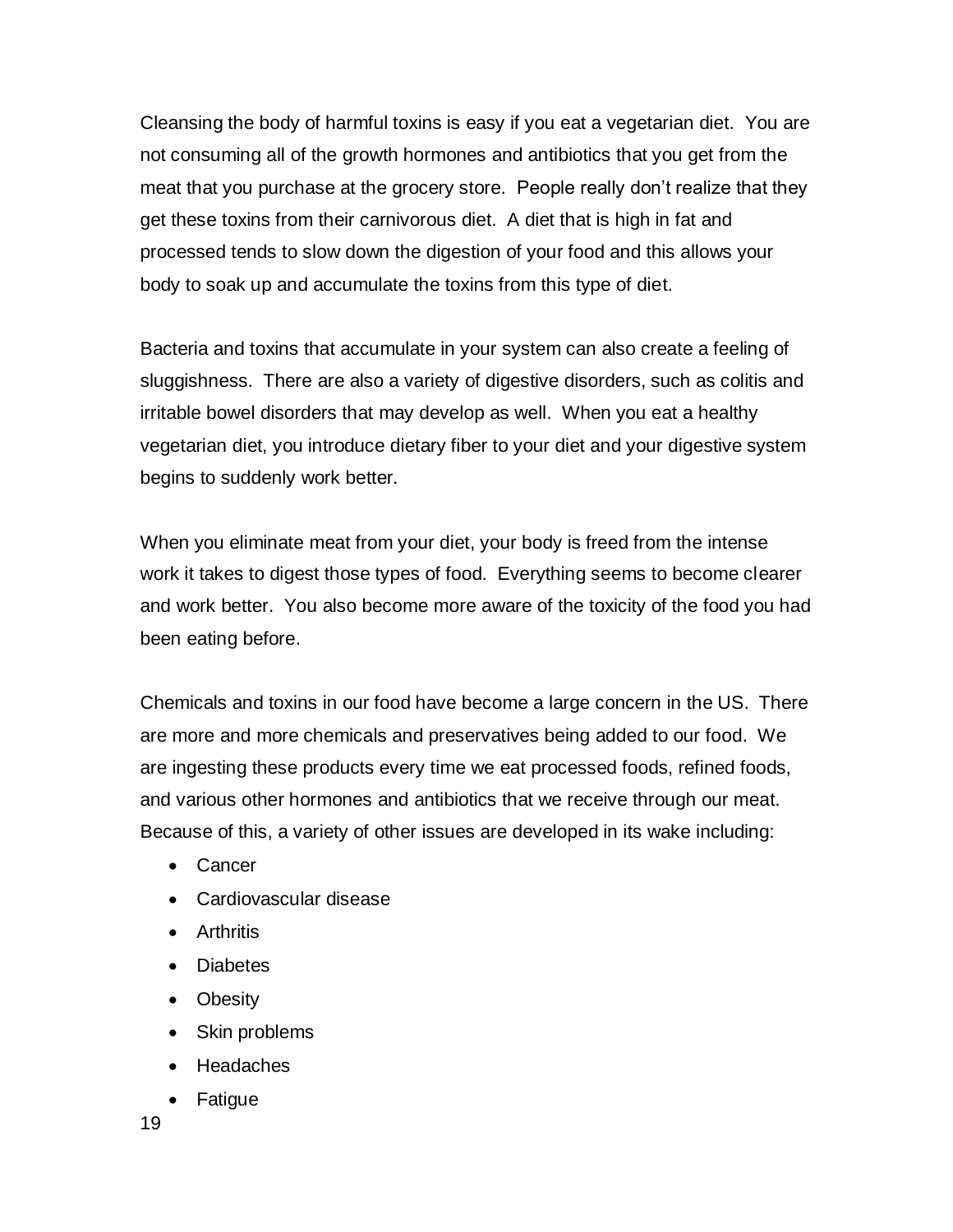- Pains
- Coughs
- Gastrointestinal problems
- Weak immune systems

# <span id="page-19-0"></span>**Chapter 4**

# <span id="page-19-1"></span>**Making the Switch**

If you are considering making the switch to a vegetarian diet, you probably will want to pass your newfound nutritional knowledge onto your family. In fact, as a parent you probably want to ensure that your family is receiving the best nutrition possible. It also helps them to learn about why it is important to eat healthy.

Making the switch with a family can be difficult because children are even more tempted from the various fast food restaurants and commercials for snacks on television. It's very hard to make veggies look good over chicken nuggets and a free toy!

You have to slowly change you and your family's diet. Everything starts at the grocery store. Instead of cookies, buy apples, bananas, carrots and other tasty snacks. Exchange white rice for healthy, brown rice. You also want to avoid processed side dishes. Slowly make your meat portions smaller and increase more veggies and grains. If you have small children, it is much easier to make this switch. You can teach them from an early age that olives are good snacks and that peaches are good desserts. They will learn to love these foods and they won't even know about all the other junk food out there. The real challenge will come when your children are in school and they have to learn to make healthy choices.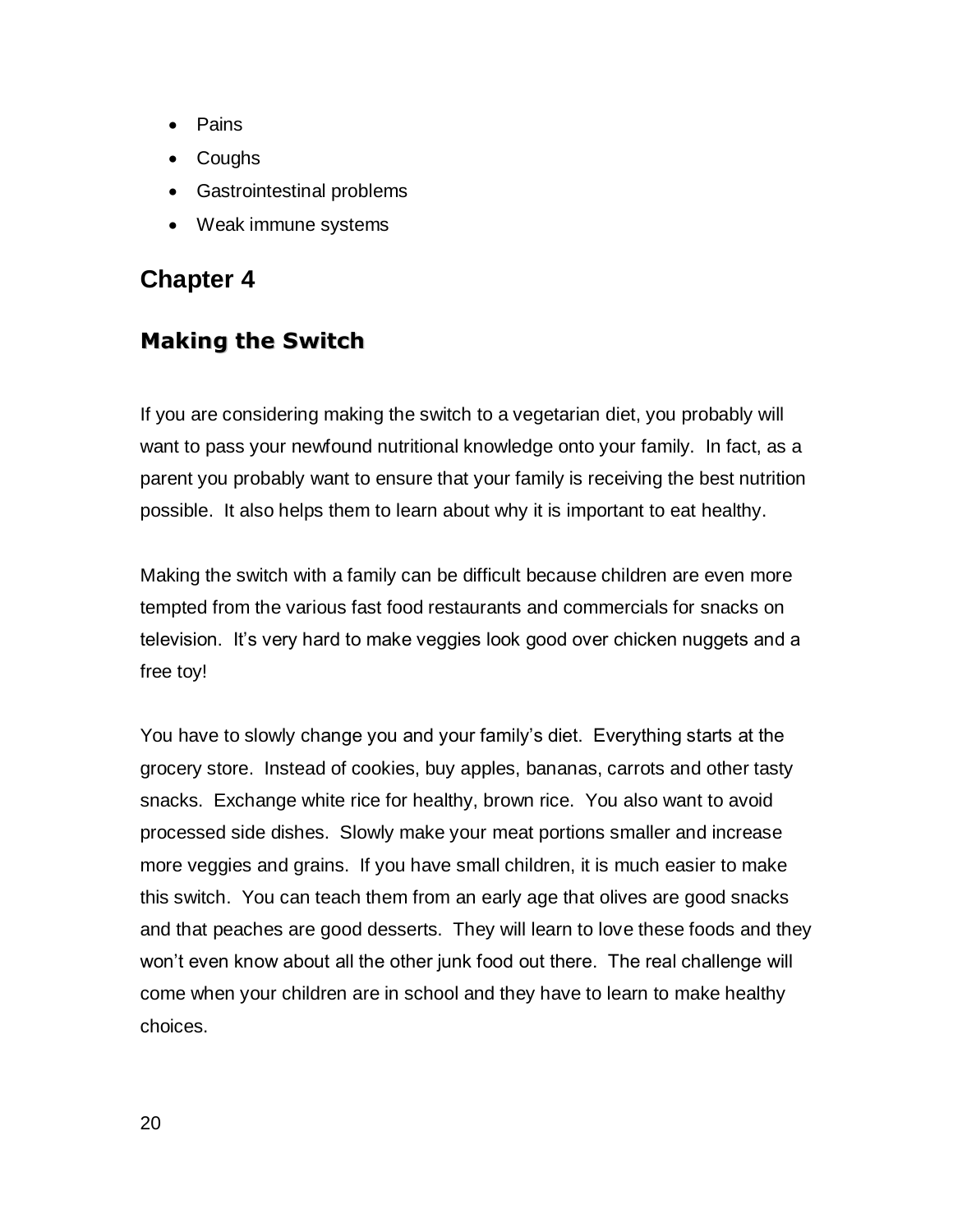The idea is to gradually change so that it is easier on you and your family. Many children will change simply because you tell them that they are saving the lives of animals. Children are very sympathetic and it's not unusual for children to become vegetarians on their own accord simply because they don't want to eat animals.

Your children may not realize it now, but you are doing them a huge favor that will last them their entire lives. Childhood obesity is at epidemic levels in the US and you will be setting your children up for a healthy lifestyle by teaching them how to eat healthy now.

# <span id="page-20-0"></span>**Stuff You Need to Start Cooking Vegetarian Style**

You will use the same type of cooking supplies that you already use. However, you may need to breakout the blender and food processor if you aren't using it on a regular basis.

There are also several new ingredients and foods that you will be incorporating into your diet including:

## <span id="page-20-1"></span>**Fruits & Vegetables**

- Grapes
- Melon
- Apple
- Mushrooms
- Avocado
- Tomatoes
- Oranges
- Broccoli
- Kiwi
- Potato
- Sweet Potato
- Peppers
- Cucumber
- Onion
- Celery
- Cherry
- Plum
- Carrot
- Cabbage
- Banana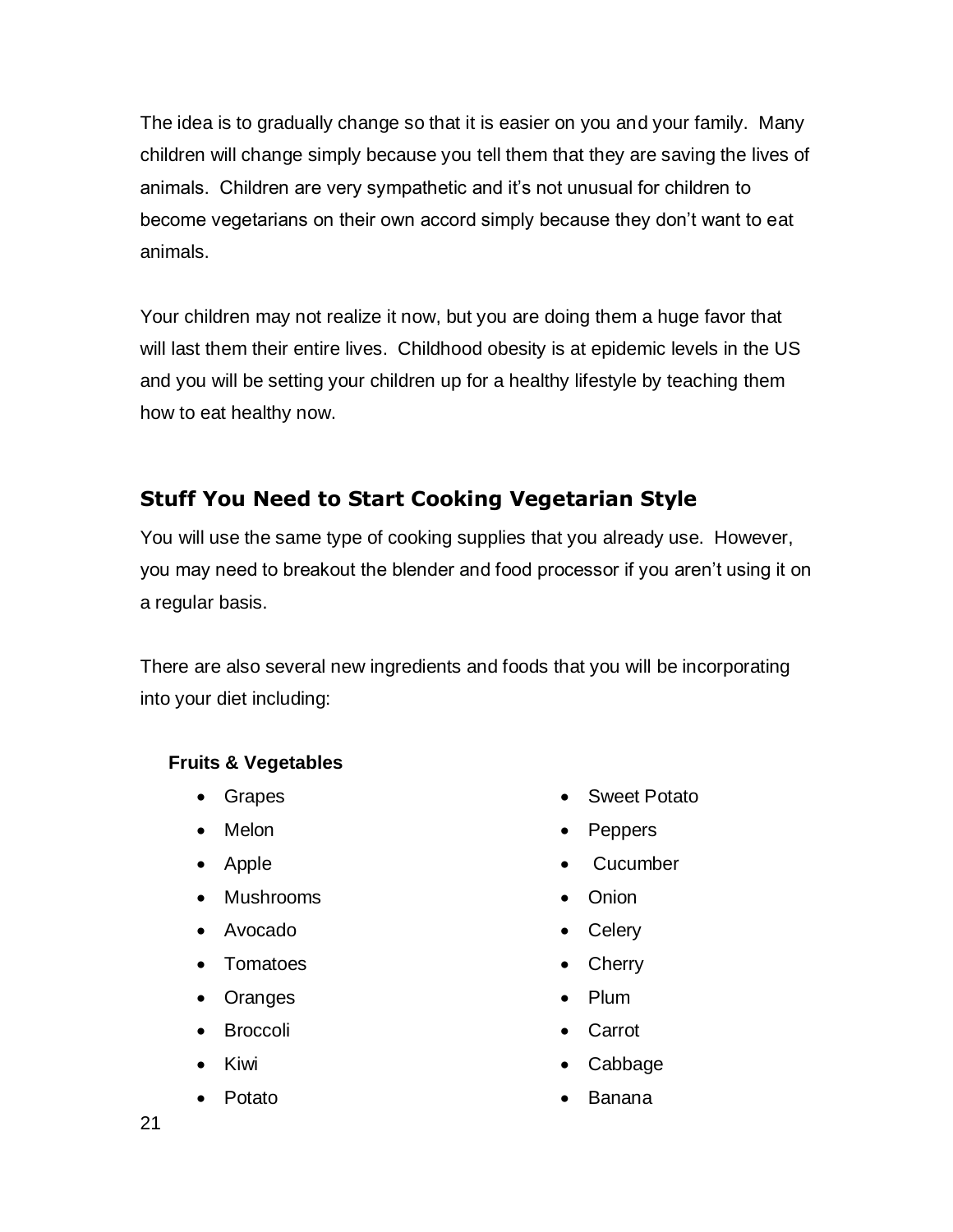## **Egg Whites, Soy Milk & Dairy (Unless You Are Giving These Up)**

- Egg whites
- Milk
- Dairy Milk
- Soy Milk
- Dairy Cheese
- Soy Cheese
- Yogurt

#### <span id="page-21-2"></span>**Herbs & Spices**

- Anise
- Basil
- Cayenne pepper
- Chili powder
- Cinnamon
- Coriander
- Cumin
- Dill
- Garlic powder
- Nutmeg
- Oregano
- Paprika
- Red chili flakes
- Rosemary
- Sage
- Thyme

## <span id="page-21-0"></span>**Sauces & Oils**

- Olive oil
- Rice vinegar
- Toasted Sesame Oil
- Groundnut oil
- Tamari (Japanese Soy Sauce)
- Hot Chili Oil

#### <span id="page-21-1"></span>**Seasonings**

- Black Pepper
- Curry Powder
- Dijon Mustard
- Fresh Garlic
- Fresh Ginger
- Sea Salt

#### <span id="page-21-3"></span>**Noodles & Rice**

- Rice noodles
- Soba noodles
- Brown basmati rice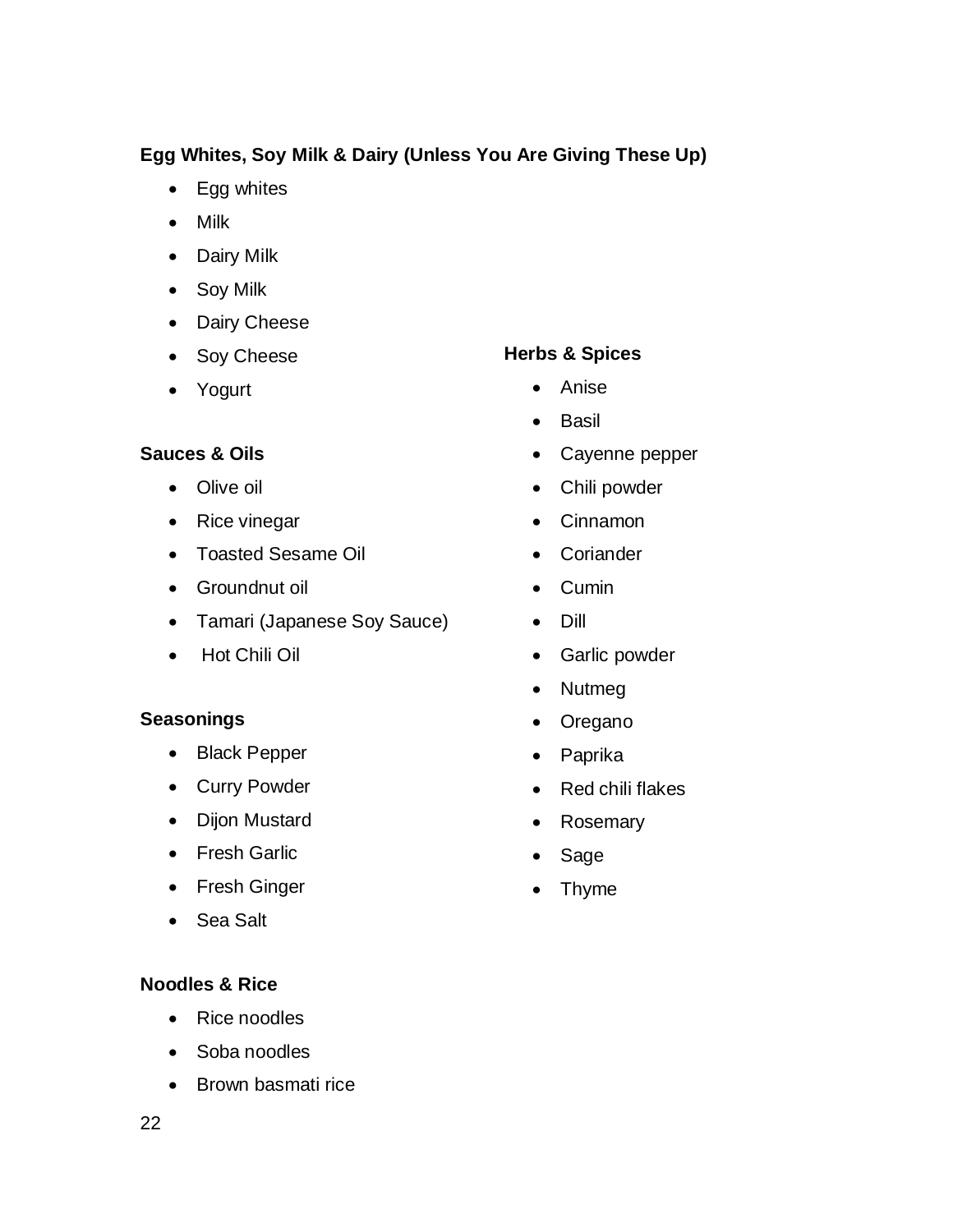#### <span id="page-22-0"></span>**Nuts & Seeds**

- Almonds
- Cashews
- Peanuts
- Sesame Seeds
- Sunflower seeds

#### <span id="page-22-1"></span>**Legumes**

- Black beans
- Chickpeas
- Lentils (Red, green and brown)
- Split Peas (Yellow and green)
- Kidney beans

#### <span id="page-22-2"></span>**Other**

- Coconut milk
- Nutritional yeast
- Pure Maple Syrup
- Raw, unrefined sugar

## <span id="page-22-3"></span>**Breakfast & Brunch**

Breakfast is an important meal that many people skip. The fact of the matter is that if you eat at least your three basic meals per day you will actually lose weight, if that is your goal. Also it does not have to be boring and dull and the vegetarian has a few tasty options.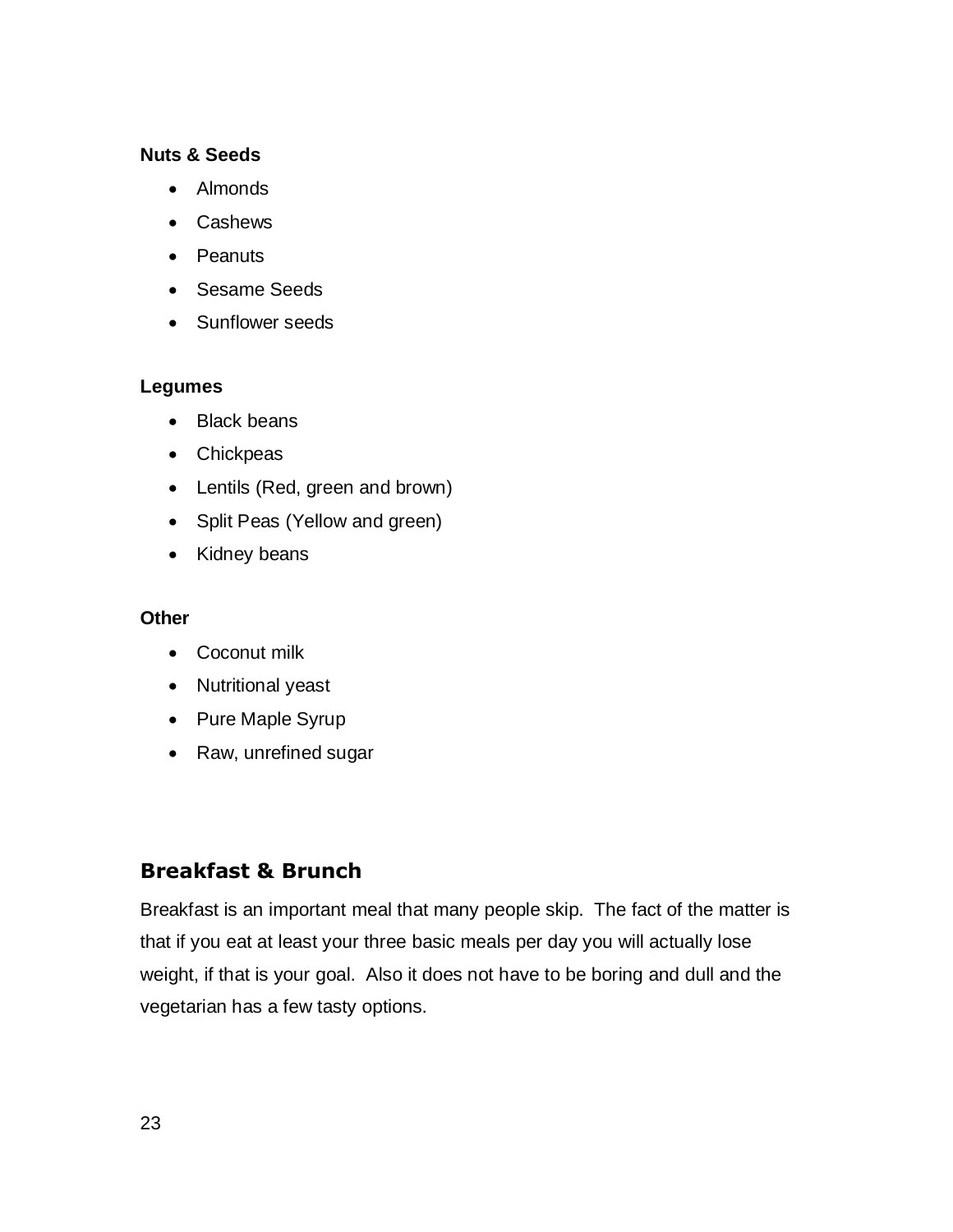#### <span id="page-23-0"></span>**Apple Cinnamon Granola**

#### <span id="page-23-1"></span>**Ingredients**

- 4 cups oatmeal
- 1 cup wheat germ
- 1 tsp. ground cinnamon
- dash of nutmeg
- $\bullet$   $\frac{1}{2}$  cup finely chopped walnuts
- $\bullet\quad$  1/<sub>2</sub> cup honey
- 2 tbsp. Sunflower oil
- 1 cup dried apples, finely chopped
- $\bullet$  % cup raisins

Preheat oven to 275 degrees Fahrenheit. In a large mixing bowl, mix oatmeal, wheat germ, cinnamon, nutmeg and walnuts. In a separate bowl, mix honey and sunflower oil and drizzle over the top of the mixture. Mix together, stirring constantly, until the oat mixture is evenly coated with honey and oil. Lightly oil a large baking sheet and spread the mixture over the pan. Bake for 30 minutes, stirring every 10 minutes. Once the granola turns golden, remove from the oven and set aside to cool. Prepare jars to place the ready granola in. Once cool, add dried apples and raisins and transfer the mixture into jars. Store in a dry place.

Makes 6 cups.

## <span id="page-23-2"></span>**Simple Crepes**

#### <span id="page-23-3"></span>**Ingredients**

- 3 eggs
- $\bullet$   $\frac{3}{4}$  cup + 2 tbsp. All purpose flour
- $\bullet$  1  $\frac{1}{2}$  cups milk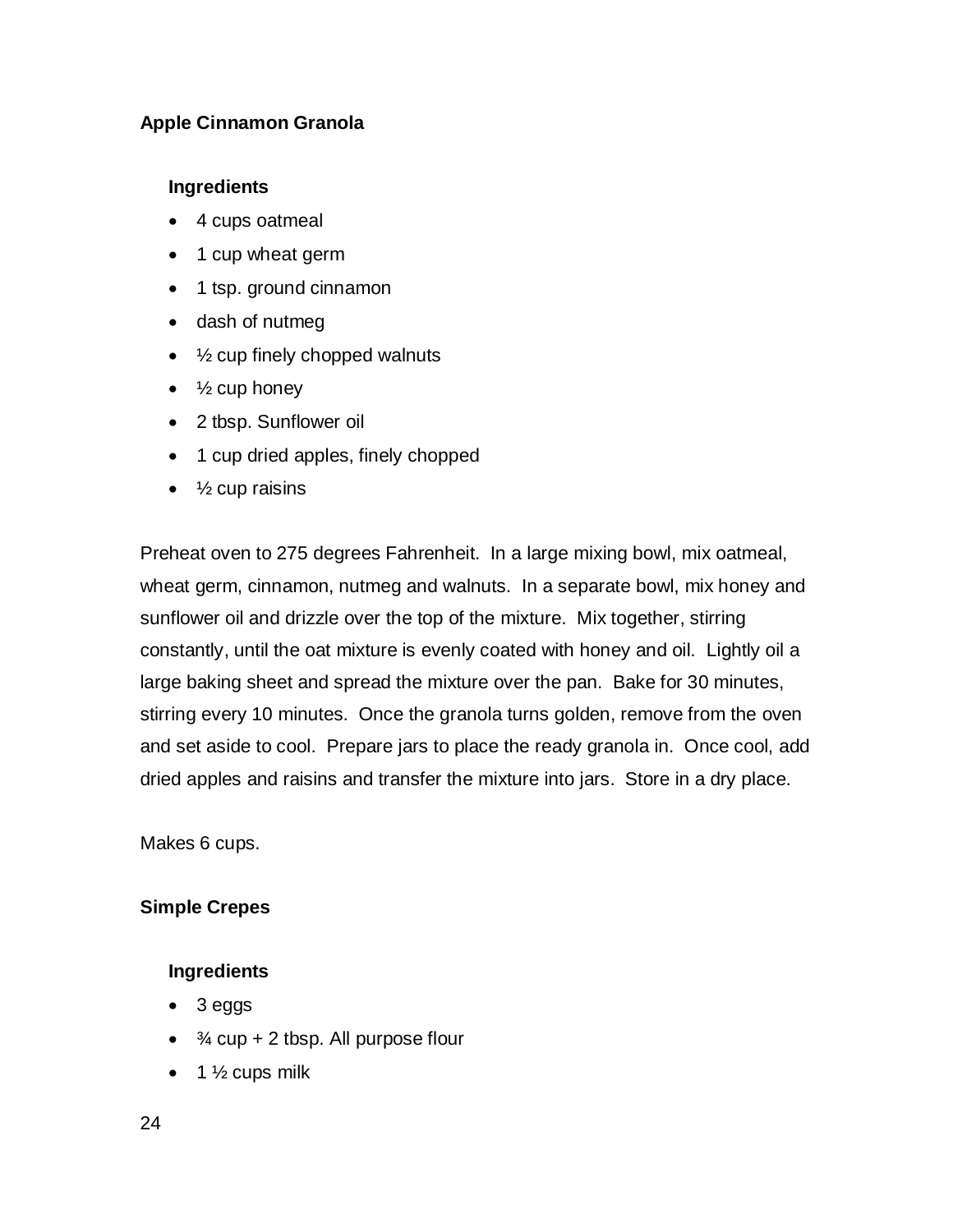- 1 tbsp. Granulated sugar
- 1 tbsp. Vegetable oil
- Pinch salt
- 1 tsp. butter
- Whip cream, for the filling
- A few handfuls of strawberries, rinsed with stems removed and cut in half
- A few handfuls of raspberries, rinsed and drained
- A few handfuls of blueberries, rinsed and drained

Combine eggs, flour, milk, sugar, oil and salt in a blender or food processor. Blend until smooth. Transfer batter into a mixing bowl, cover and set aside in the refrigerator for at least 30 minutes. Add the butter into a non-stick skillet over medium-high heat. Once the butter has melted, add ¼ cup of the batter into the pan and swirl around to coat the whole bottom of the pan. Cook until the crepe lightly browns, about 1 or 2 minutes. Flip over and cook the second side until lightly browned. Transfer to plates and spray a line of whip cream down the middle. Sprinkle in your fruit. Fold the sides gently to make a cylinder.

Makes 8 to 12 crepes

## <span id="page-24-0"></span>**Vegetable Omelet**

#### <span id="page-24-1"></span>**Ingredients**

- $\bullet$  2 eggs
- 3 tbsp. Milk
- Big pinch of salt
- Big pinch of black pepper
- 1 tbsp. Butter
- $\bullet$   $\frac{1}{4}$  c. green bell pepper
- $\bullet$   $\frac{1}{4}$  c. red bell pepper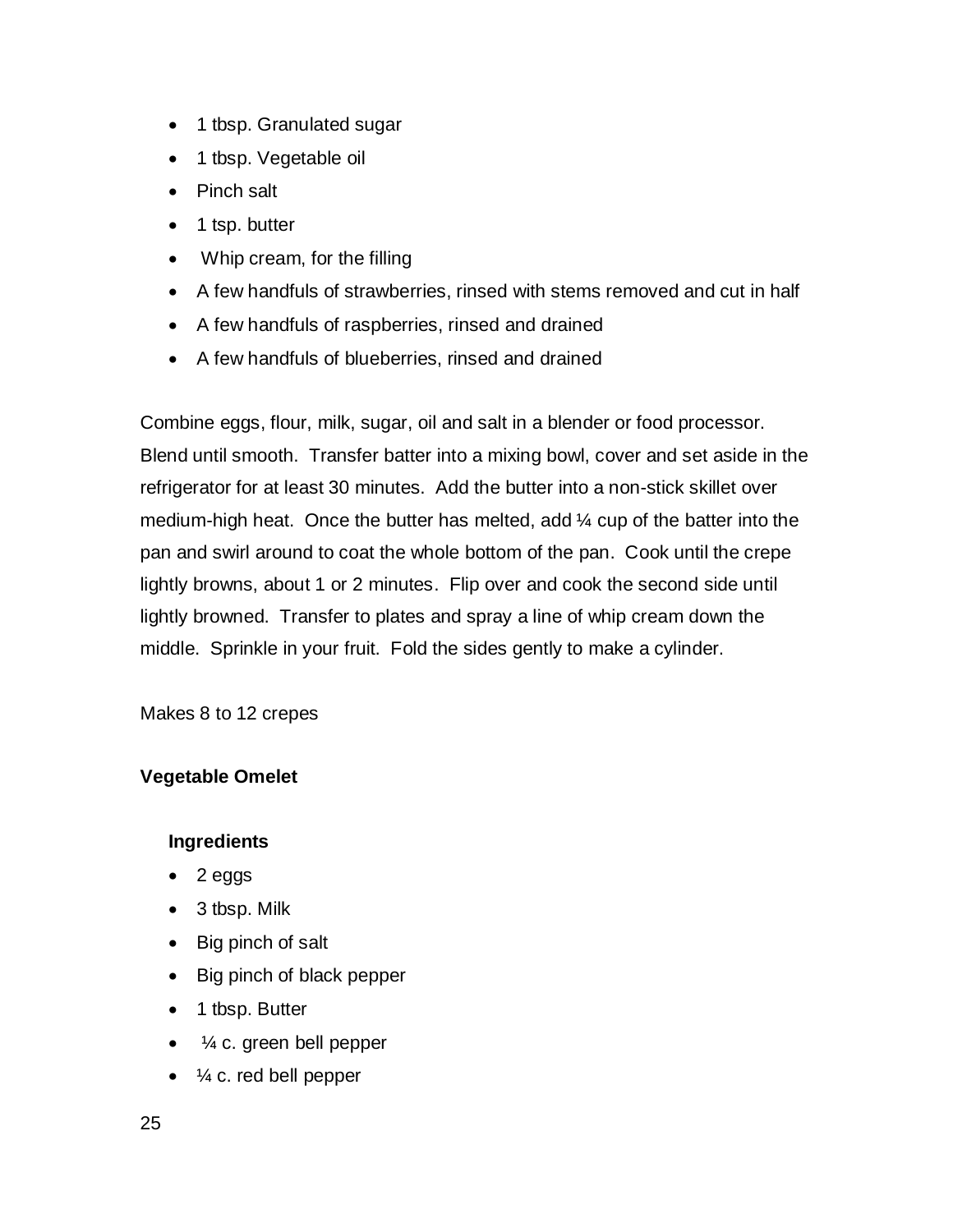- $\bullet$   $\frac{1}{4}$  c. onion
- Grated cheese to taste (optional)

In a medium size mixing bowl beat eggs, salt, pepper, green and red pepper and onion with a fork. Do not over mix. Melt the butter in a 7 to 8 inch pan over medium-high heat. Make sure the butter covers the base of the pan. When the foam is gone, pour in the egg mixture. Tilt the pan to make sure the egg covers the entire base of the pan. Let the eggs set for 45 seconds before flipping. Do the same on the other side. Once done, transfer to a plate and sprinkle with cheese.

## <span id="page-25-0"></span>**Smoothies**

Smoothies are great and very healthy. You can have them as snacks or drink them with your brunch.

#### <span id="page-25-1"></span>**Breakfast Smoothies**

#### <span id="page-25-2"></span>**Ingredients**

- $\bullet$  1  $\frac{1}{2}$  cups plain fat-free yogurt
- 3 to 4 bananas
- 3 cups of strawberries, stems removed and roughly chopped
- $\bullet$  % cup soy milk
- 2 tbsp. Honey
- $\bullet$  1 cup of ice

Mix ingredients into blender one at a time and serve.

#### <span id="page-25-3"></span>**Banana and Yogurt Smoothie**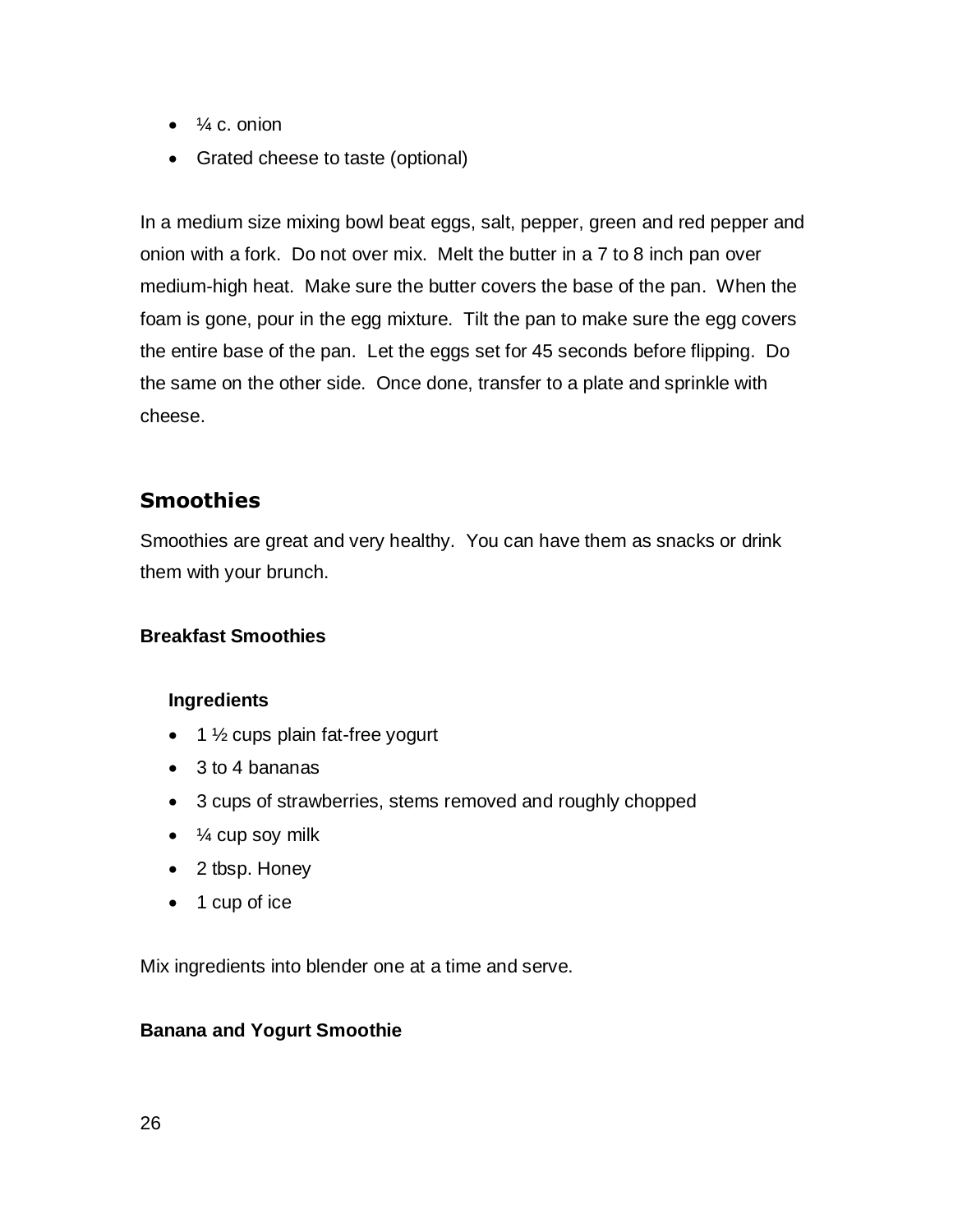#### <span id="page-26-0"></span>**Ingredients**

- 1 ripe banana, thinly sliced
- 1 cup low-fat plain or vanilla yogurt
- $\bullet$   $\frac{3}{4}$  cup skim milk

Set aside two or three slices of banana and place the rest of the banana in the blender. Add yogurt and milk. Blend until smooth and garnish with extra pieces of banana and a sprinkle of cinnamon.

#### <span id="page-26-1"></span>**Mango Smoothie**

#### <span id="page-26-2"></span>**Ingredients**

- 1 mango, peeled and chopped
- 1 banana, peeled
- 3 tbsp. Yogurt
- 1 tsp. honey
- $\bullet$   $\frac{1}{2}$  tsp. cinnamon
- 4 cubes of ice

Add ingredients to blender one at a time and puree until smooth.

#### <span id="page-26-3"></span>**Pear Smoothie**

#### <span id="page-26-4"></span>**Ingredients**

- 3 pears
- $\bullet$   $\frac{1}{2}$  inch fresh ginger
- 3 tbsp. Fresh yogurt
- $\bullet$   $\frac{1}{2}$  tsp. cinnamon
- 4 cubes of ice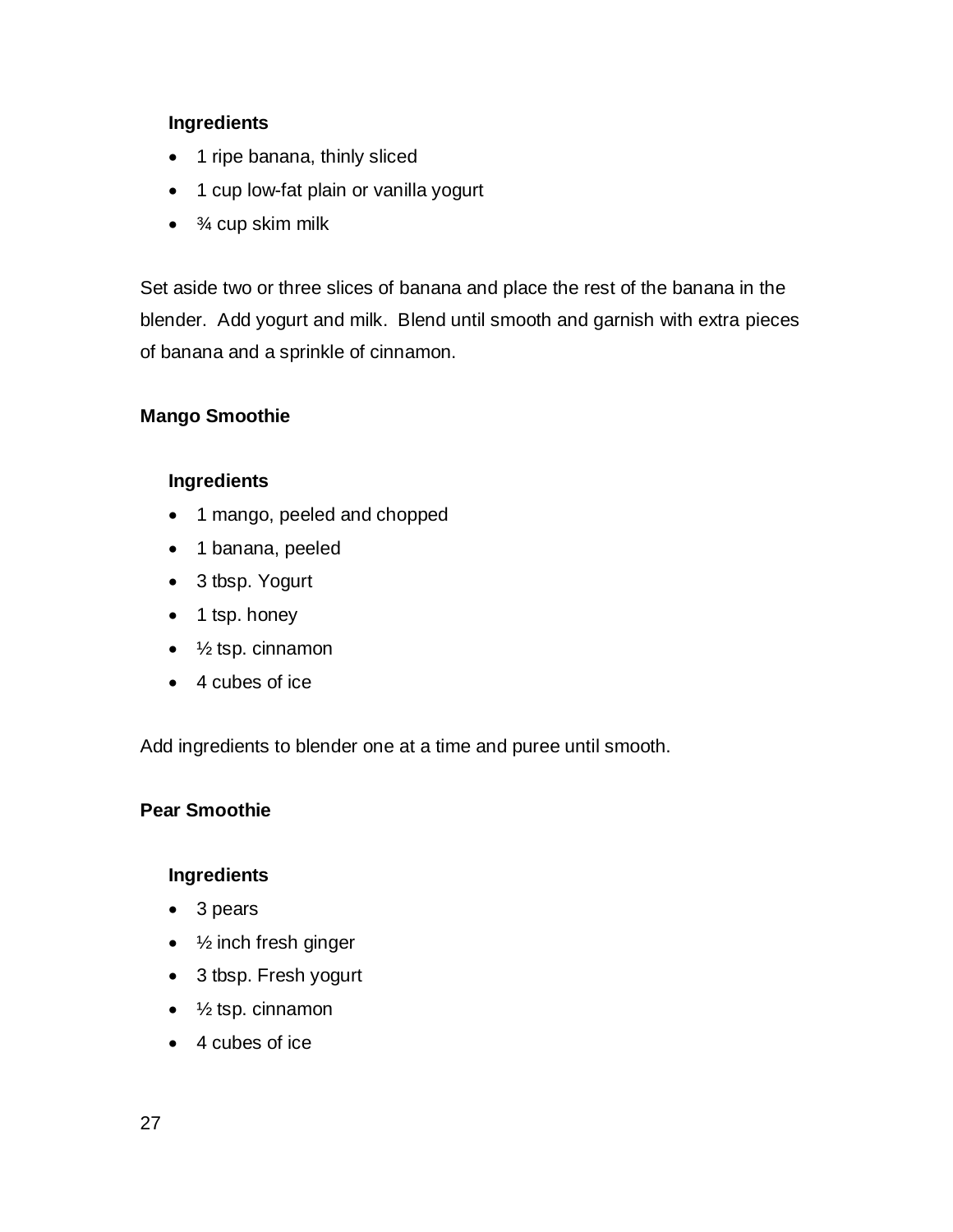Gradually juice the pear, ginger and cinnamon together. Transfer to blender and add yogurt and ice. Blend until smooth.

# <span id="page-27-0"></span>**Appetizers & Side Dishes**

These make great sides to a healthy meal or an appetizer. You might even want one for a snack!

#### <span id="page-27-1"></span>**Special Tomato Bruschetta**

#### <span id="page-27-2"></span>**Ingredients**

- 4 bread rolls
- 4 garlic cloves
- 2 tbsp. Butter
- 1 tbsp. Chopped basil
- 4 large tomatoes
- 1 tbsp. Tomato paste
- 8 black olives, pitted and halved
- $\bullet$  1  $\frac{3}{4}$  ounce mozzarella cheese, sliced
- Salt and pepper to taste
- 1 tbsp. Olive oil
- 2 tsp. lemon juice or Balsamic Vinegar
- 1 tsp. clear honey
- Basil leaves for garnish

Place rolls on cutting board and slice each in half. Transfer to a toaster oven or oven to brown and crisp. Preheat oven to 300 degrees Fahrenheit. Place butter, garlic and chopped basil into a small mixing bowl and stir until combined. Once rolls are toasted, spoon garlic mixture onto each half.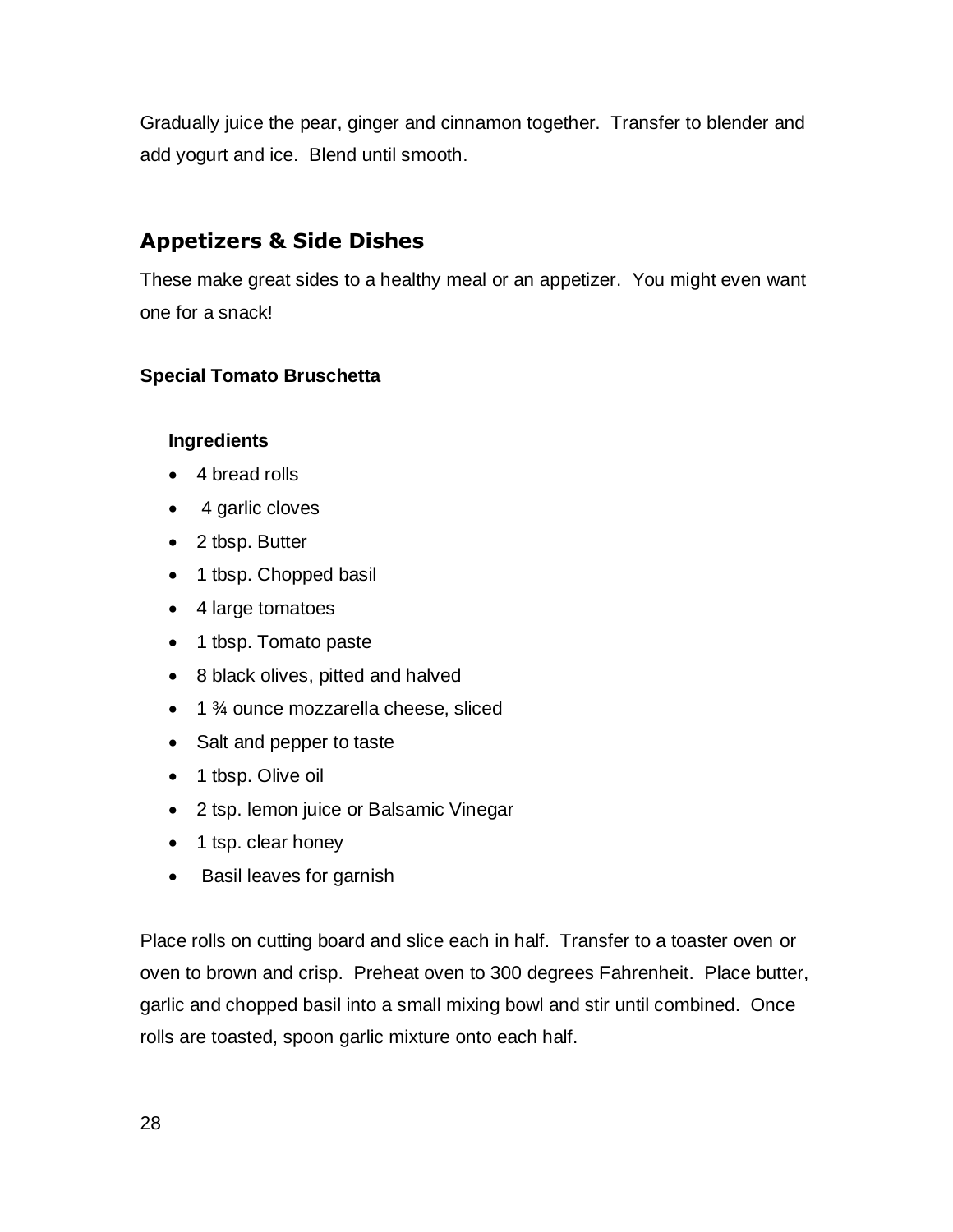Pour boiling water into a large bowl, slice a small cross shape at the base of each tomato and place in boiling water. After tomatoes soften, remove and peel the flesh away from the tomatoes. Once flesh is removed, chop into small squares. Pour diced tomatoes, tomato paced, and olives in mixing bowl and blend together. Spoon onto rolls.

In a separate bowl, mix olive oil, lemon juice and honey together. Drizzle mixture over tomato covered rolls and light place mozzarella slices on top. Sprinkle with salt and pepper. Place rolls on baking sheet and place in oven. Melt cheese for about 2 minutes.

Transfer rolls to a platter or tray and garnish with basil leaves.

## <span id="page-28-0"></span>**Spring Rolls**

## <span id="page-28-1"></span>**Ingredients for Spring Rolls**

- $\bullet$   $\frac{3}{4}$  cup broken rice vermicelli noodles
- 6 fresh shitake mushrooms
- $\bullet$  /<sub>2</sub> cup carrots, slivered
- 1 cup bok choy, thinly sliced
- 1 cup green onion, slivered
- 2 tbsp. Chopped coriander
- salt and ground pepper to taste
- 2 tbsp. Soy sauce
- $\bullet$  % tsp. granulated sugar
- 1 tsp. sesame oil
- 2 tsp. chopped fresh ginger
- Eight 8 inch square spring roll skins
- 3 tbsp. All-purpose flour
- $\bullet$   $\frac{1}{4}$  cup water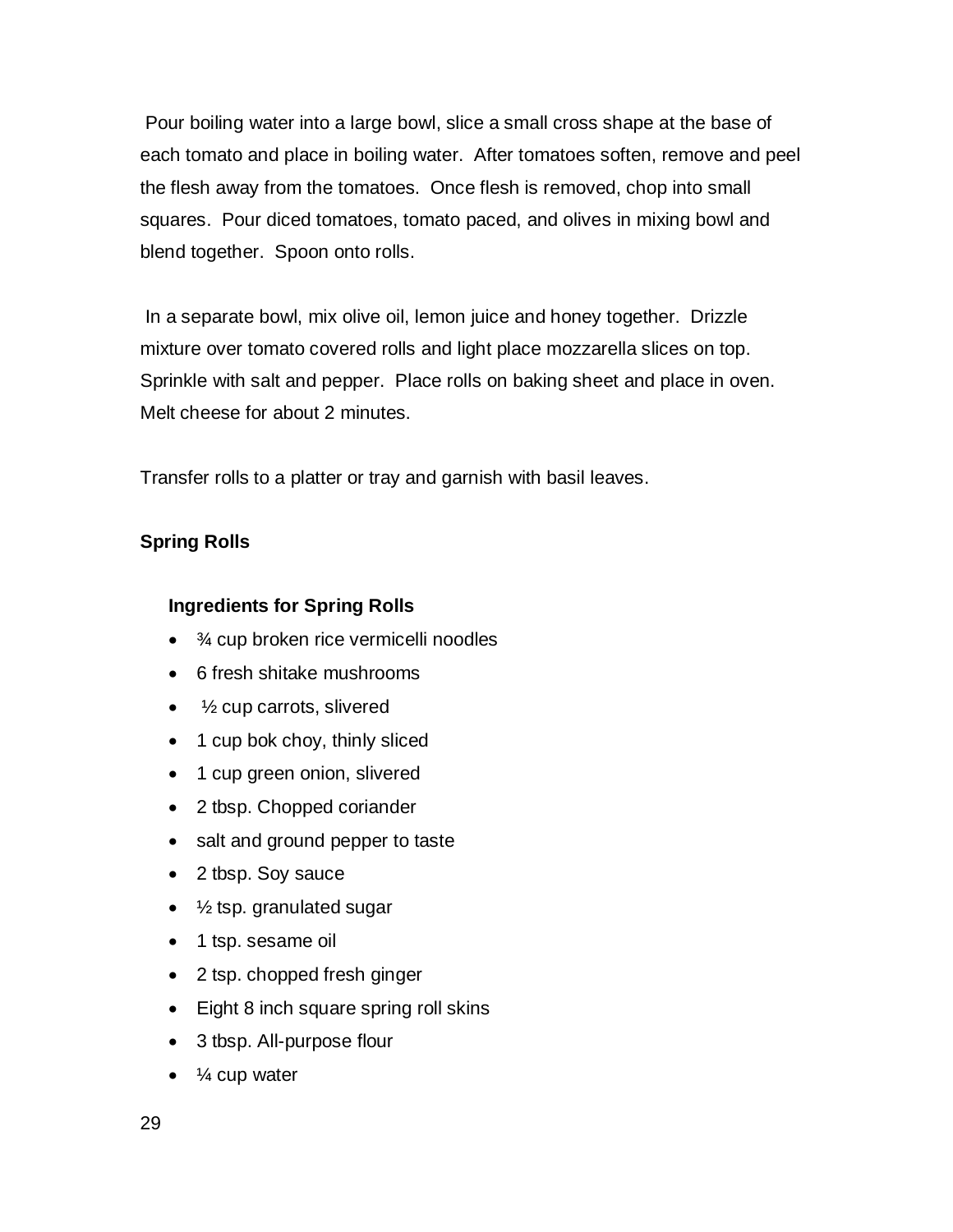• 4 cups vegetable oil

#### <span id="page-29-0"></span>**Ingredients for Salad**

- 1 cup daikon radish, slivered
- 1 cup carrots, slivered
- 4 green onions, slivered
- $\bullet$   $\frac{1}{2}$  cup red onion, slivered
- 1 cup slivered cucumber, juice squeezed out

#### <span id="page-29-1"></span>**Ingredients for Dressing**

- 2 tbsp. Seasoned rice vinegar
- 1 tbsp. Soy sauce
- $\bullet$   $\frac{1}{2}$  tsp. sesame oil

Place noodles and mushrooms into individual bowls and cover with hot water. Cover bowls and set aside for 20 minutes. Once noodles and mushrooms have soaked transfer to colander and drain. Transfer into a large bowl. Drain mushrooms as well and transfer onto a cutting board. Remove and discard stems and slice mushroom heads thinly. Add into a large bowl with noodles.

Add carrots, bok choy, green onion and coriander onto the bowl of noodles and mushrooms and mix together. Sprinkle in salt, pepper, and toss mixture to combine. Cover and set aside.

Pour soy sauce, sugar, sesame oil and fresh ginger into a small bowl. Stir mixture to combine well. Cover and set aside.

30 Gently pull spring roll skins apart and place on a flat, clean surface. Using a small spoon place, ¼ cup of the noodle and vegetable mixture onto the upper third of each skin. Roll once and then take the two ends and fold them in and continue to roll the skins forward until it forms a cylinder. Whisk together flour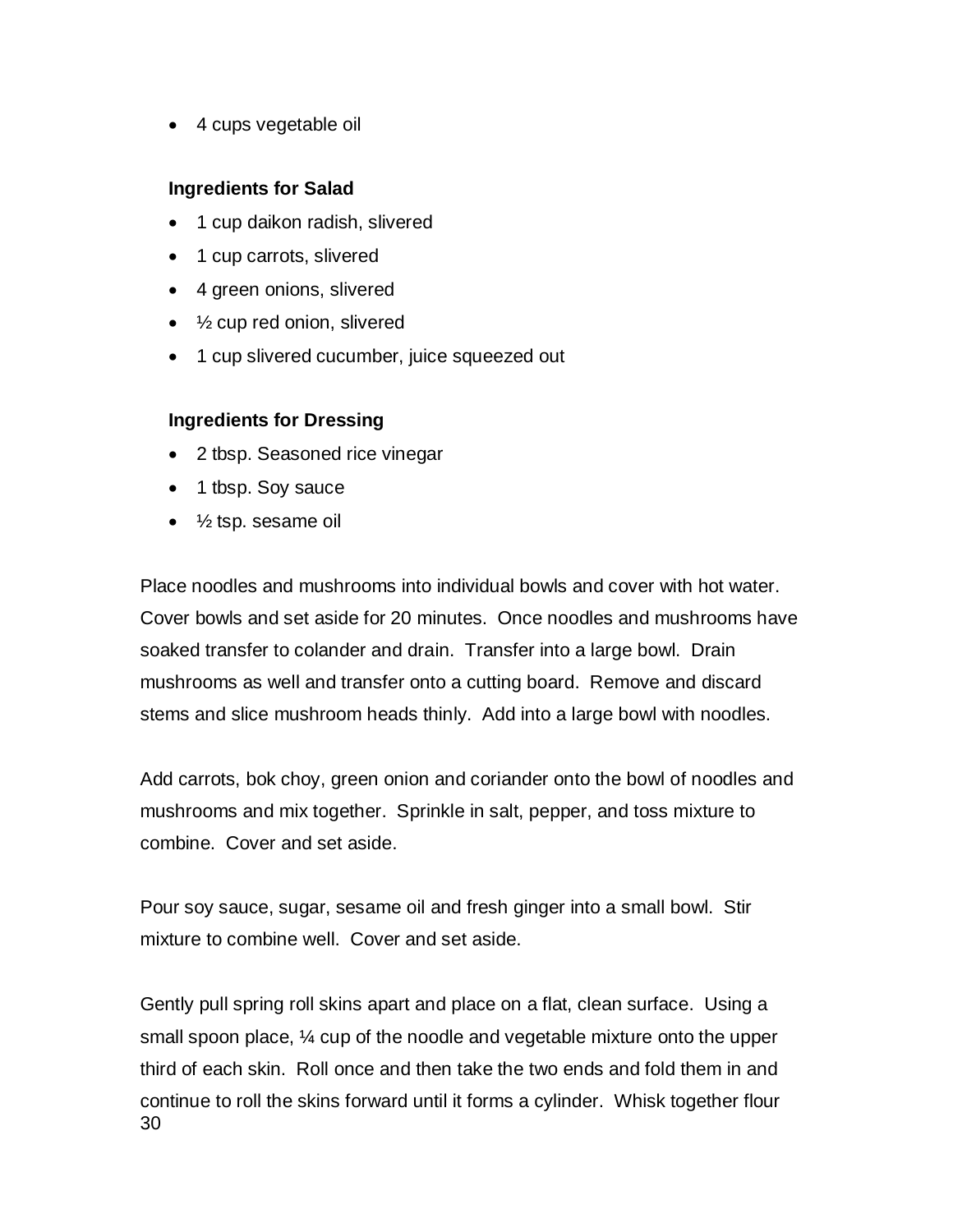and water in a bowl until well combined. Using a small pastry brush, coat spring roll with just enough flour and water mixture to seal the edges. Repeat with all rolls.

In a wok, heat some of the vegetable oil over medium-high heat. Once the wok and oil are hot add spring rolls in 3 at a time. Fry until golden brown. Transfer onto a rack with paper towel to drain.

To make the salad, place the radish, carrot, green and red onions and cucumber in bowl and toss together. In a separate bowl pour in vinegar, soy sauce, and sesame oil. Whisk together until mixed. Once spring rolls are drained, place onto a cutting board and slice each in half at an angle serve 3 halves onto the plates standing with cut ends up. Garnish with salad around rolls.

# <span id="page-30-0"></span>**Main Courses**

## <span id="page-30-1"></span>**Pita Pizza**

#### <span id="page-30-2"></span>**Ingredients**

- $\bullet$   $\frac{1}{4}$  tsp. olive oil
- ½ small onion, peeled and chopped and diced
- 1 clove garlic, peeled and minced
- $\bullet$   $\frac{1}{4}$  tsp. dried oregano
- $\bullet$   $\frac{1}{4}$  tsp. dried basil
- $\bullet$   $\frac{1}{4}$  tsp. crushed red pepper flakes
- 1 bay life
- 1/2 cup canned whole peeled tomatoes, roughly chopped
- $\bullet$  % cup tomato paste
- 2 whole wheat pita breads
- $\bullet$   $\frac{1}{2}$  yellow bell pepper, seeds and membranes removed, cut into thin strips
- 1/8 cup baby spinach leaves, chopped into fine pieces

31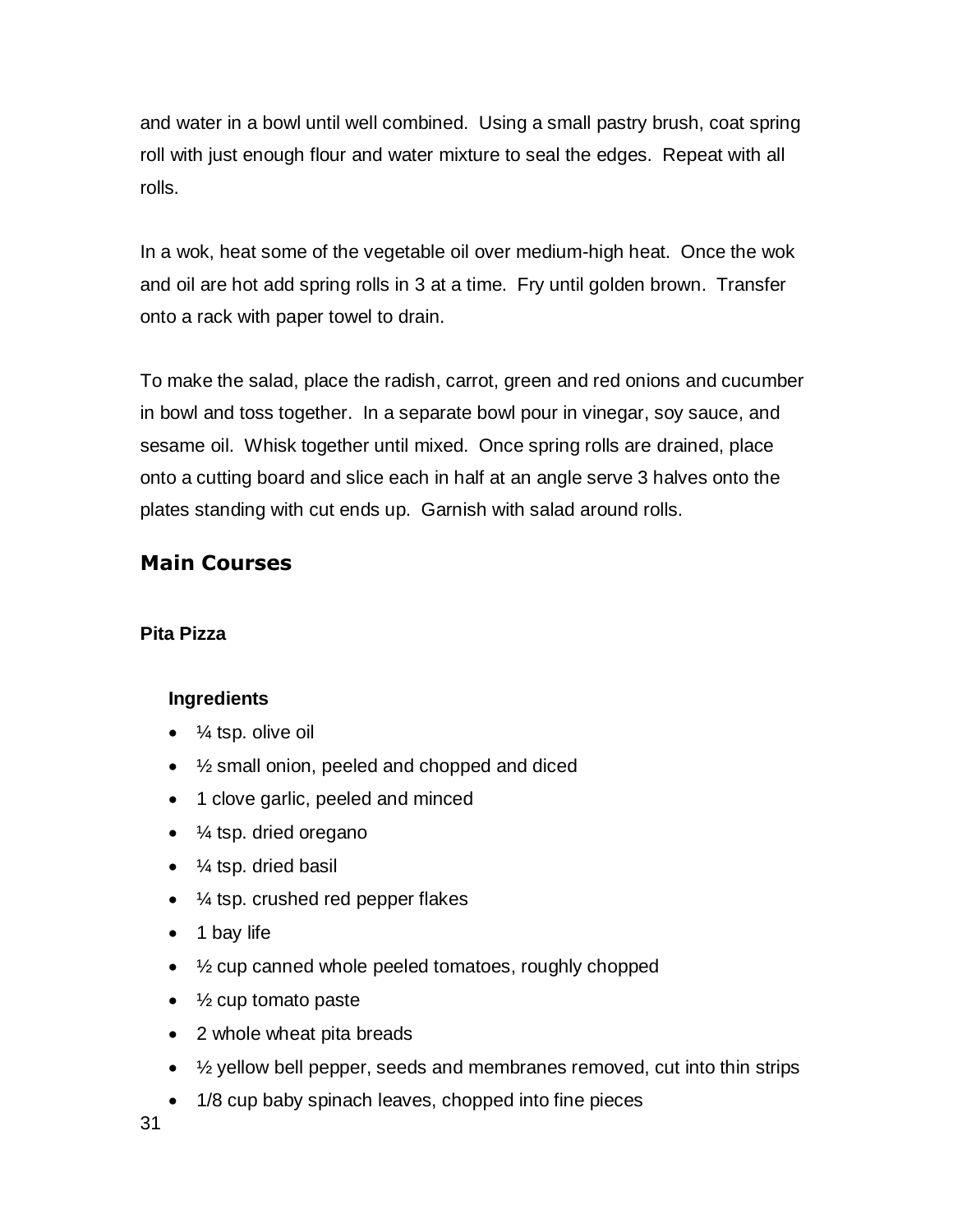- 1/2 cup mozzarella cheese, grated
- Fresh basil, thinly sliced for garnish

Preheat oven to 350 degrees Fahrenheit. Over medium heat, heat oil in skillet. Add onion and garlic, stirring occasionally so that they don't burn. Cook for about 4 minutes until both are brown in color. Sprinkle oregano, basil, red pepper flakes and bay leaf. Mix spices together. Stir in peeled tomatoes and tomato paste, increase to high heat. Once boiling, bring heat down to medium-low and allow mixture to simmer until sauce is thick. Arrange pizzas on baking sheets. Divide sauce between pitas, leaving a crust border. Sprinkle mozzarella cheese on top. Bake in oven for 20-25 minutes.

#### <span id="page-31-0"></span>**Chinese Noodles with Assorted Vegetables**

#### <span id="page-31-1"></span>**Ingredients for Sauce**

- 1 tsp. corn flour
- 1 cup vegetable stock
- 2 tbsp. Soy sauce
- 2 tbsp. Rice wine
- $\bullet$  1 tsp. salt
- 1 tsp. sugar

#### <span id="page-31-2"></span>**Noodles**

• 12 oz. egg noodles

#### <span id="page-31-3"></span>**Vegetable Stir-Fry**

- 3 tbsp. Sunflower oil
- 1 clove garlic, finely chopped
- 1 inch piece fresh ginger root, grated
- 2 shallots, finely chopped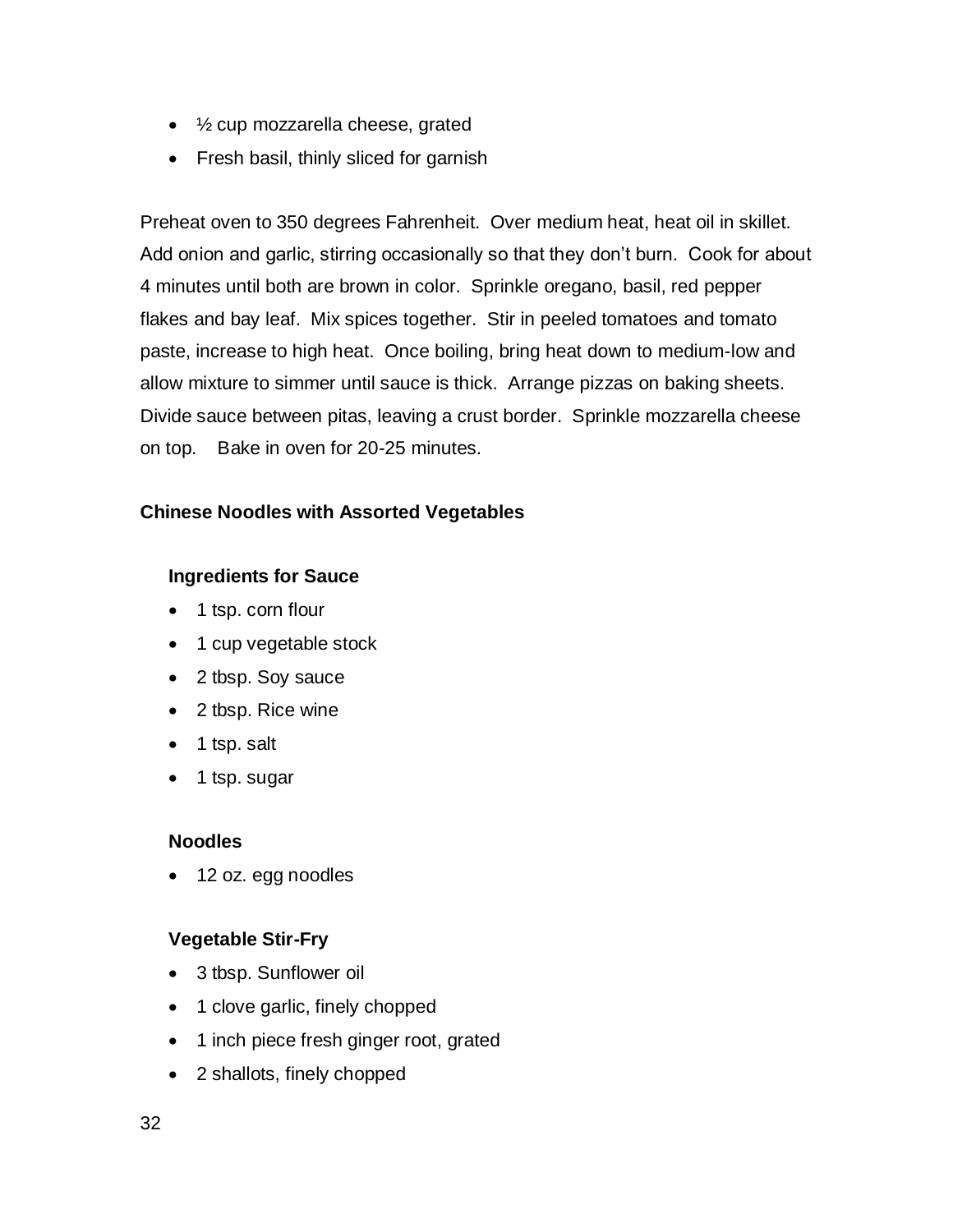- $\frac{1}{4}$  cup button mushrooms, thinly sliced
- 250 g package Pak Choi, sliced
- $\bullet$   $\frac{1}{2}$  cup bean sprouts
- 2 carrots, cut into match sticks

In a medium sized mixing bowl, dissolve corn flour with a small amount of vegetable stock in hot water. Once dissolved, pour in soy sauce, rice wine, salt and sugar. Whisk together until well combined or until sugar dissolves.

Bring a large pot of water to a boil and add noodles. Cook until tender. Transfer to colander, drain properly and place in pot. Set aside and keep warm until ready to serve.

Place a large wok or skillet over medium-high heat and add sunflower oil. Once oil is heated add in chopped garlic, ginger root and shallots. Allow to sauté for a few seconds. Add in mushrooms, pak choi, bean sprouts and carrots and stir-fry for 1 to 2 minutes. Drizzle in sauce and continue to stir-fry until sauce thickens. Divide noodles onto separate serving plates and top with vegetable mixture.